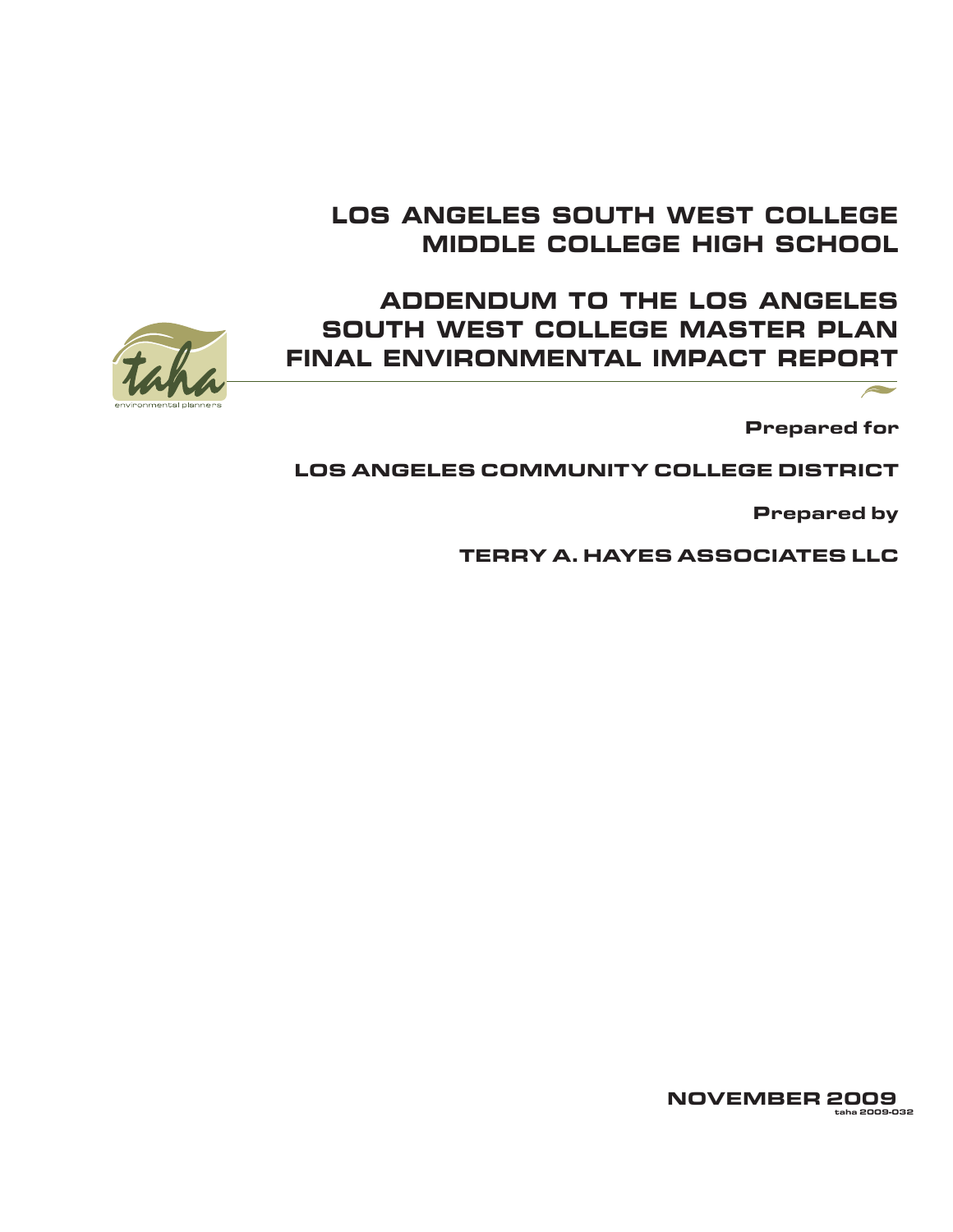## **LOS ANGELES SOUTHWEST COLLEGE MIDDLE COLLEGE HIGH SCHOOL**

# **ADDENDUM TO THE LOS ANGELES SOUTH WEST COLLEGE MASTER PLAN FINAL ENVIRONMENTAL IMPACT REPORT**

Prepared for

## **LOS ANGELES COMMUNITY COLLEGE DISTRICT** 770 Wilshire Boulevard

Los Angeles, CA 90071

Prepared by

## **TERRY A. HAYES ASSOCIATES LLC**

8522 National Boulevard, Suite 102 Culver City, CA 90232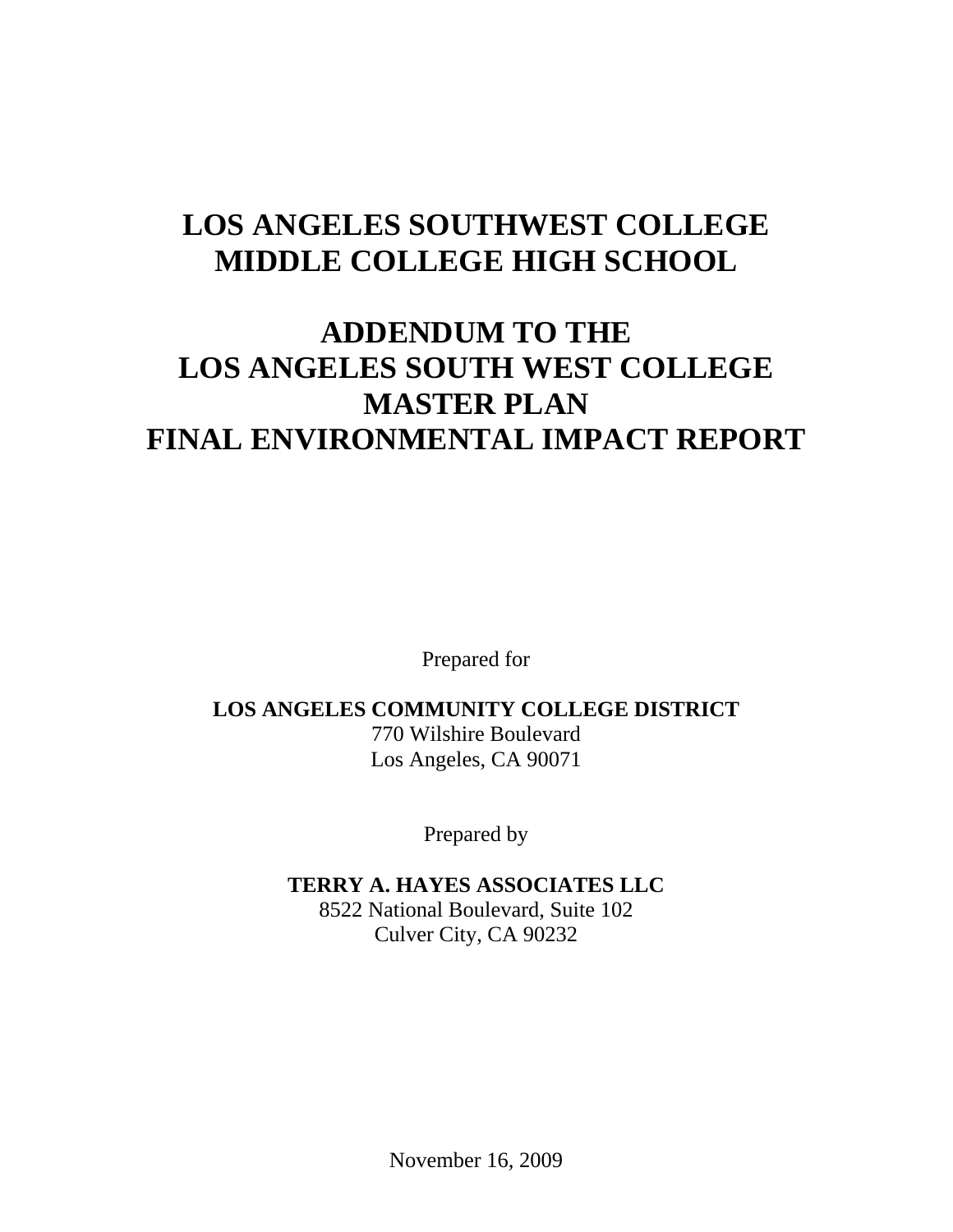## **TABLE OF CONTENTS**

#### Page No.

| 1.0 |     |  |  |
|-----|-----|--|--|
|     | 1.1 |  |  |
|     | 1.2 |  |  |
|     | 1.3 |  |  |
|     | 1.4 |  |  |
|     | 1.5 |  |  |
| 2.0 |     |  |  |
|     | 2.1 |  |  |
|     | 2.2 |  |  |
|     | 2.3 |  |  |
|     | 2.4 |  |  |
|     | 2.5 |  |  |

#### **LIST OF FIGURES**

#### **LIST OF TABLES**

#### **APPENDICES**

Appendix A CEQA Guidelines Sections 15162 and 15164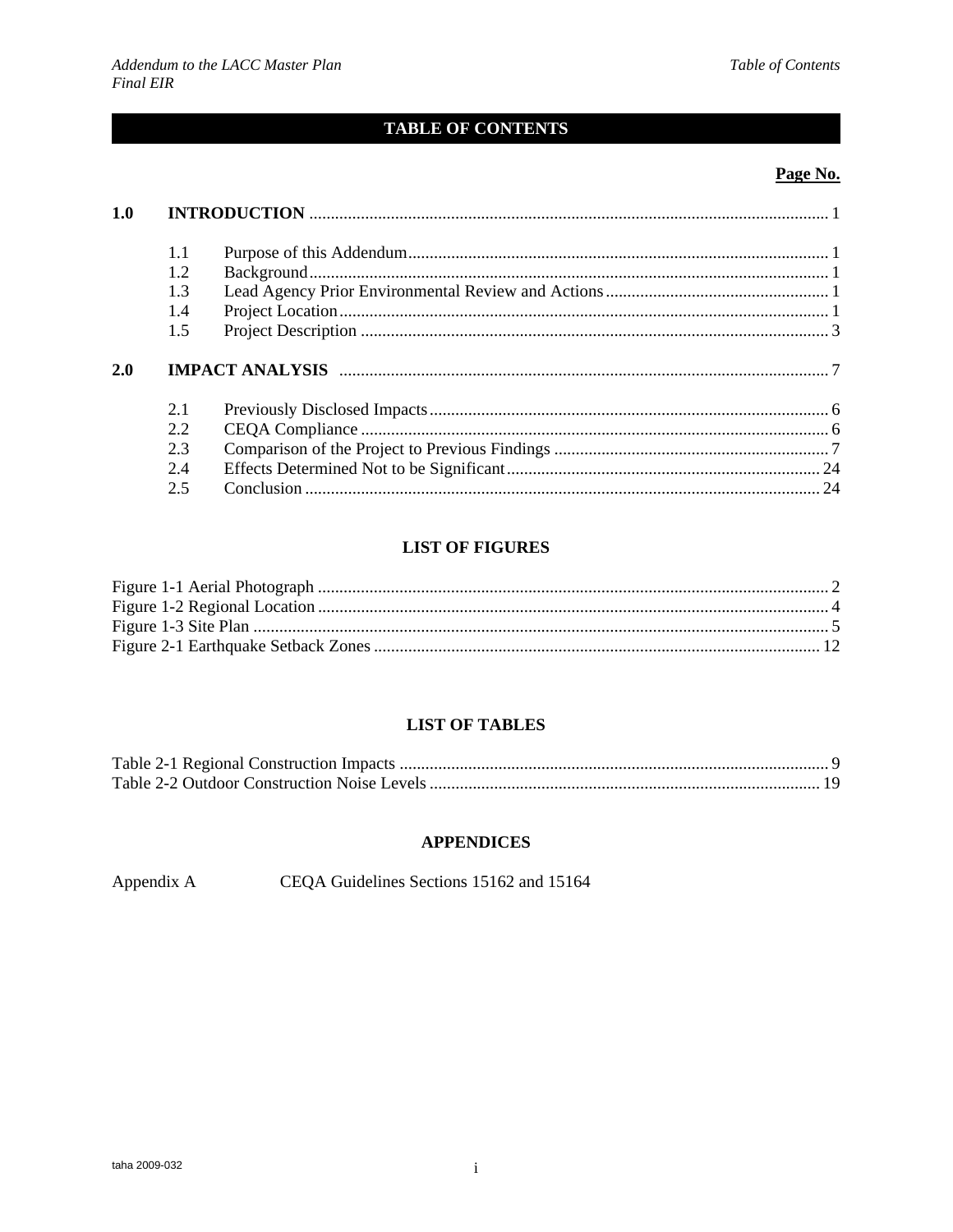## **1.0 INTRODUCTION**

#### **1.1 PURPOSE OF THIS ADDENDUM**

In August 2003, a Draft Environmental Impact Report (Draft EIR) was prepared evaluating the potential environmental impacts that might result from implementation of the Facilities Master Plan for the Los Angeles Southwest College (LASC) campus. The Draft EIR was circulated for public review from August 8, 2003 to September 22, 2003. The Final EIR was certified by the Los Angeles Community College District (LACCD) Board of Trustees in November 2003 and was found to be prepared in accordance with the California Environmental Quality Act (CEQA), and the State CEQA Guidelines, as amended.

CEQA Guidelines Section 15164 requires either the Lead Agency or a responsible agency to prepare an addendum to a previous EIR if "some changes or additions are necessary but none of the conditions described in Section 15162 calling for preparation of a subsequent EIR have occurred." In addition, Section 15164(b) provides that an addendum "may be prepared if only minor technical changes or additions are necessary."

The proposed project is the construction of fully functional high school building (Middle College High School) in the middle of the LASC campus and related improvements. To ensure that no new significant impacts would result from the proposed project, the same impact categories analyzed in the Master Plan Final EIR are revisited here. The findings of the Final EIR and any associated mitigation measures are provided as basis of comparison for the proposed project.

#### **1.2 BACKGROUND**

The Middle College High School occupies portable classroom buildings on the LASC campus and has a current enrollment of approximately 400 students from ninth through twelfth grades in an education program that gives students the opportunity to take college-level classes as part of the curriculum. Middle College High School has operated in a shared-use configuration within the LASC since its creation in 1989. In September 2005, due to seismic building constraints imposed on the LASC campus, the school moved to temporary facilities at 98<sup>th</sup> Street Elementary School. In January of 2006, the school moved to portable classrooms in a temporary location at the southwest corner of the LASC campus, where it is currently located.

#### **1.3 LEAD AGENCY FOR THE PROPOSED PROJECT**

The LASC campus operates under the auspices of the LACCD. The LACCD is serving as Lead Agency for the environmental review of the Addendum to the LASC Master Plan Final EIR. The Los Angeles Unified School District (LAUSD) would fund the construction and operation of the Middle College High School as a separate facility within the LASC campus. The LAUSD is a responsible agency for the environmental review of the Addendum. As a responsible agency, the LAUSD has discretionary approval authority over a portion of the project and may provide guidance on applicable methodologies or other environmental issues.

#### **1.4 PROJECT LOCATION**

The LASC campus is located at 1600 West Imperial Highway in unincorporated Los Angeles County, 8.5 miles southwest of Downtown Los Angeles. The campus is bound by Imperial Highway to the north, the Glen Anderson Freeway (I-105) to the south, Western Avenue to the west, and Normandie Avenue to the east. An aerial photograph of the LASC campus is presented in **Figure 1-1**.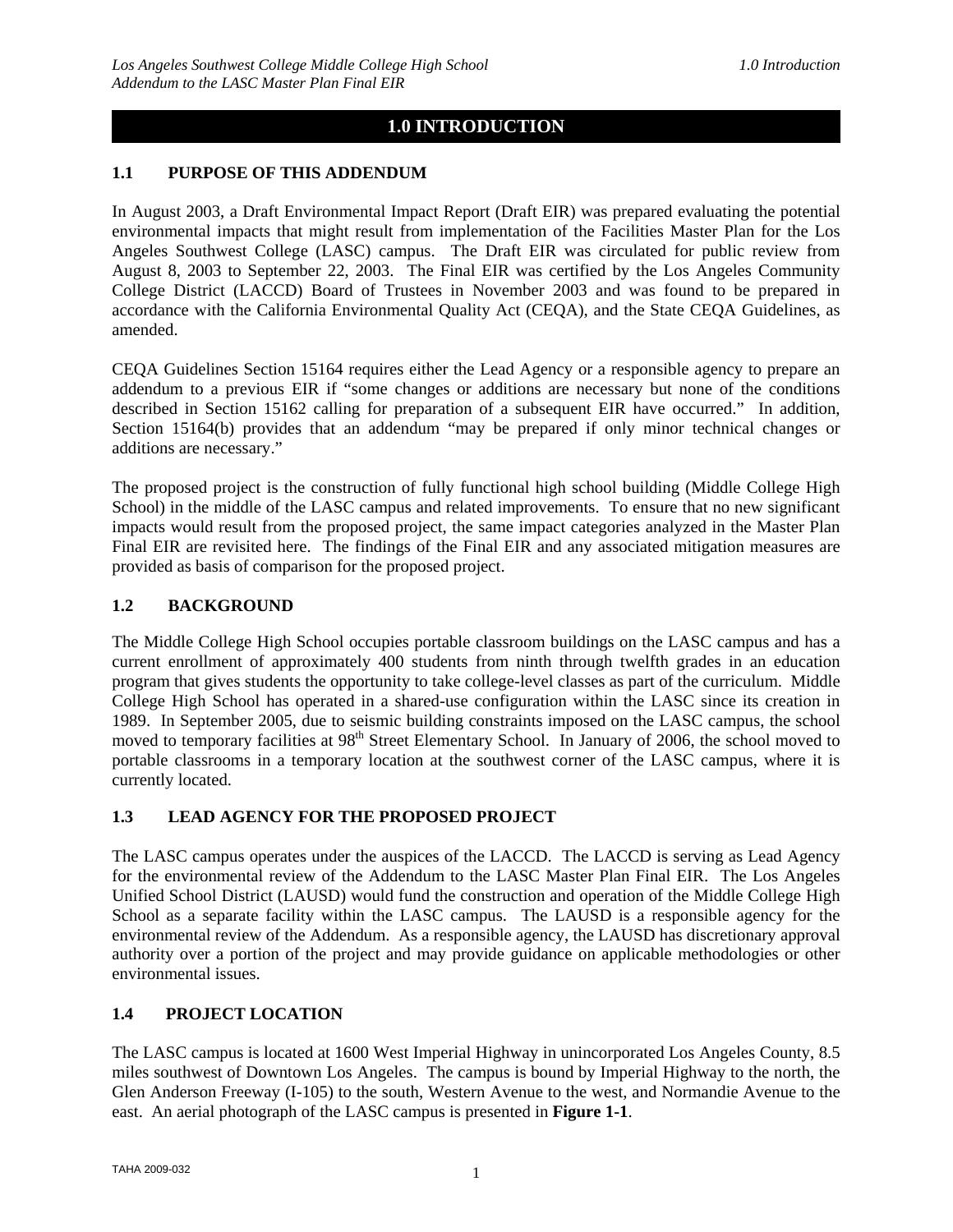

#### LEGEND:

[11] LASC Campus [111] Project Site

SOURCE: LASC, 2009





AERIAL PHOTOGRAPH

N

400 Feet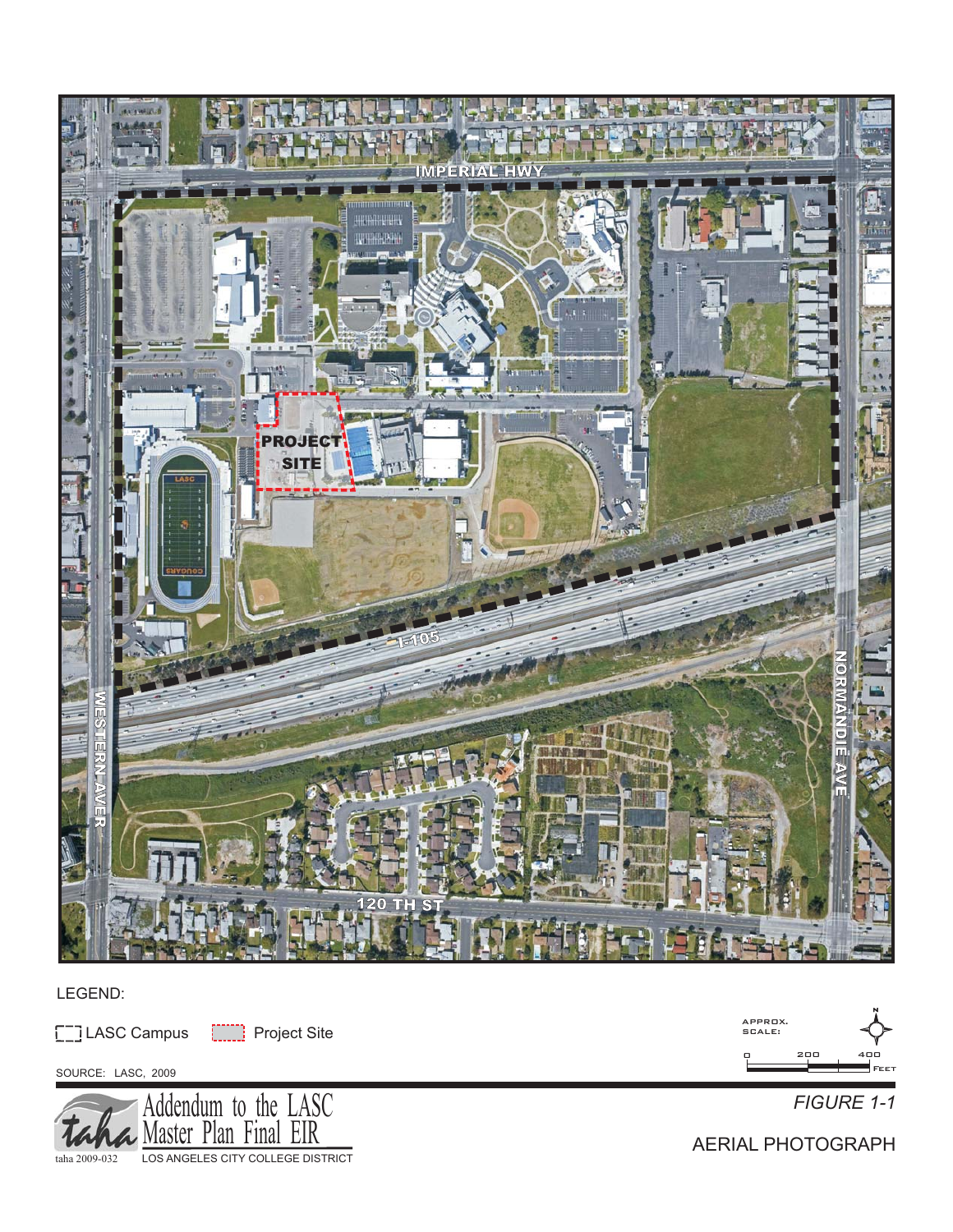Regional access to the LASC campus is provided by the adjacent I-105, the San Diego Freeway (I-405), located 3.5 miles to the west, and the Harbor Freeway (I-110), located one mile to the east. Access between the campus and the east/west oriented I-105 is obtained via off-ramps at Crenshaw Boulevard and Vermont Avenue. The I-105 connects to the north/south oriented I-405 and I-110. The major streets serving the campus are Western and Normandie Avenues in the north-south direction and Imperial Highway in the east-west direction. In addition, two Metro Green Line Stations serve the area. These stations are located along the I-105 at Vermont Avenue and Crenshaw Boulevard which are located 0.5 miles to the east and one mile to the west, respectively. The Los Angeles International Airport is located 3.5 miles to the west of the campus. The location of the project site is shown in **Figure 1-2**.

#### **1.5 PROJECT DESCRIPTION**

The proposed project consists of the demolition of existing LASC facilities and utilities on and under the project site, the construction of the proposed Middle College High School building, the installation of a methane mitigation system, and the installation of communications infrastructure for the Middle College High School building, as described in more detail below. **Figure 1-3** shows the updated site plan of the LASC campus with the proposed project incorporated.

**Demolition**. The proposed project would include the demolition and removal of:

- The Receiving Building, including foundations and utilities within the project limits;
- The Instructional Pool and certain adjacent paved terraces and abandoned underground utilities adjacent to the pool;
- Unnecessary or abandoned boilers and other equipment in the existing pool equipment building;
- Existing underground and aerial utilities (active and abandoned);
- Any excess or contaminated soil in accordance with applicable laws and regulations.

**Middle College High School Building**. The proposed project would construct a fully functional high school building in accordance with Collaborative for High Performance Schools (CHPS) program criteria for building and design, LAUSD standards, and all applicable federal, State and county laws and regulations. The two-story, approximately 40,000-square-foot building, would be located adjacent to the existing pool in the center of campus and would replace the existing portable classrooms in the southwest corner of the LASC campus. Work includes review and the approval of the design and construction documents by the Division of the State Architect (DSA).

**Active Methane Mitigation System**. Detections of methane at the project site are associated with historical oil production activities adjacent to the site. Although methane does not present a human health risk concern, methane is a safety risk. An active methane mitigation system is required. The methane mitigation system would be designed and installed in general accordance with the Department of Toxic Substances Control (DTSC) standards and would be integral to the facility design and construction process. $<sup>1</sup>$ </sup>

**Information Technology**. The proposed project also includes the installation of communications infrastructure for the proposed Middle College High School building. This would include all required Data Systems, IP voice system, 24 volt Master Clock System, Zone Paging System, Classroom Audio Enhancement System and a distributed CATV System for a high school building in accordance with the CHPS 2009 criteria and LAUSD standards, as well as with all applicable federal, State and county laws and regulations. Work includes a successful review and the approval of the design and construction documents by the DSA.

<sup>&</sup>lt;u>1</u> <sup>1</sup>Department of Toxic Substances Control, Advisory on Methane Assessment at School Sites, June 16, 2005. Accessed at http://www.dtsc.ca.gov/Schools/upload/SMBRP\_SCHOOLS\_Methane.pdf.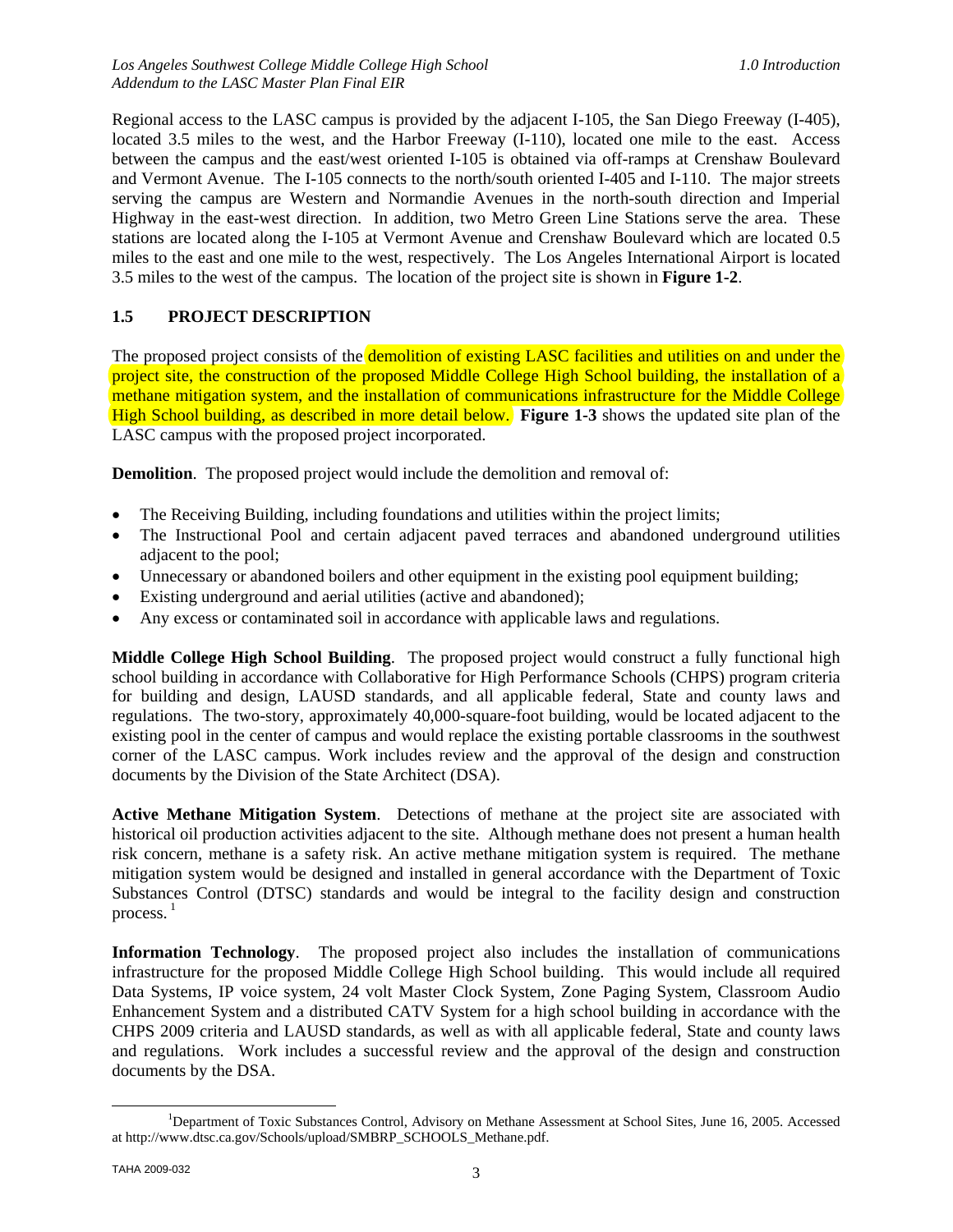

taha 2009-032 LOS ANGELES CITY COLLEGE DISTRICT

REGIONAL LOCATION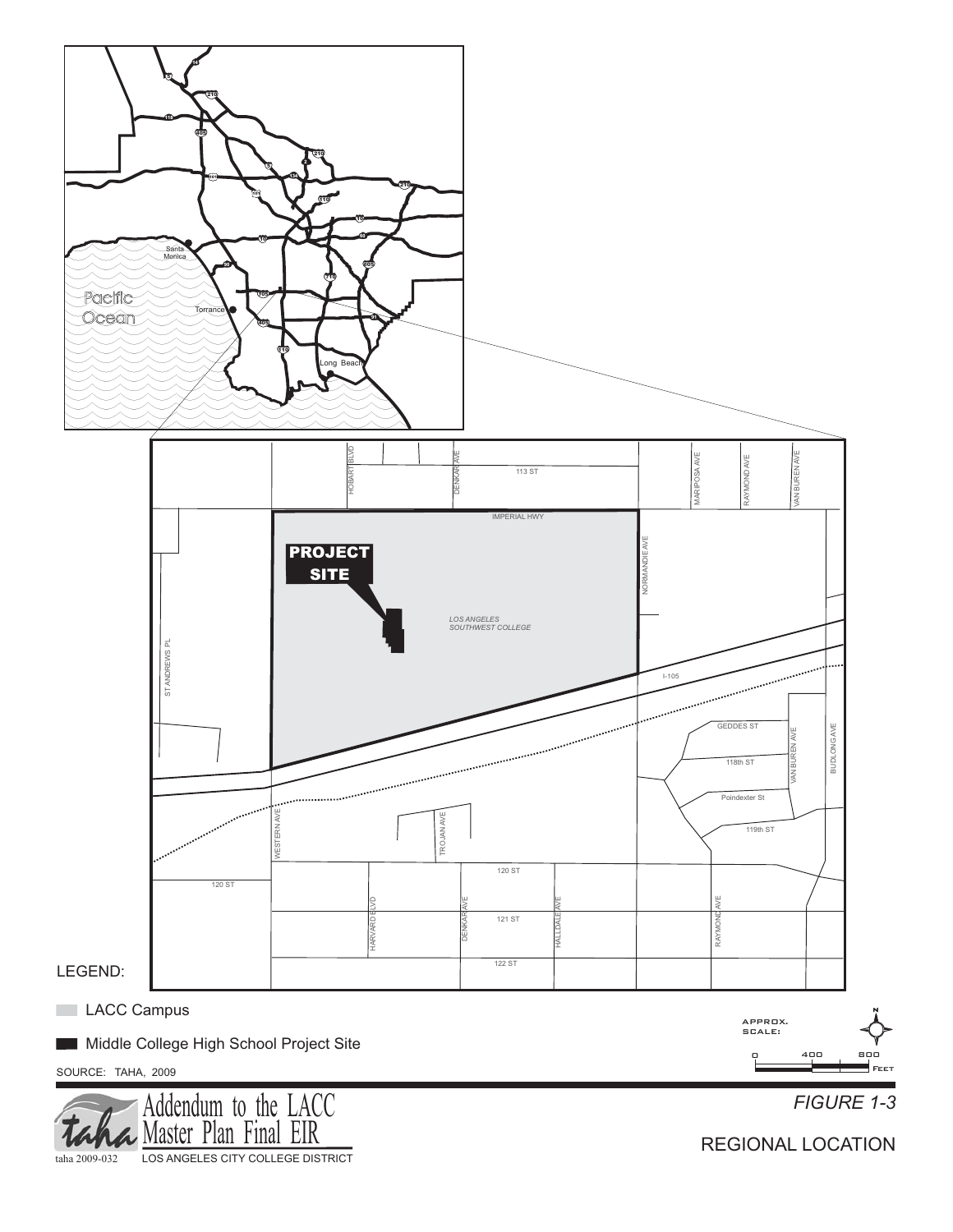

#### LEGEND:

#### New Middle College High School LASC Campus (P) Parking Area

*#* Building/Use

- *1.* New Middle College High School
- 2. Cox Building-Administration Offices/Theater
- *3.* Lecture Lab Building
- *4.* Technology Education Building
- *5.* Physical Education Building
- *6.* Student Services/Education Building
- 7. Child Development Center/Classroom Building 16. Field House
- *8.* Maintenance/Operations-Shipping/Receiving *9.* Athletic Field
- 

#### SOURCE: LASC, 2009



- 10. Central Plant
- 11. Student Services/Activities Center
- 12. Campus Police Station
- **13. Pool**
- 14. Pool Building
- **15.** Bleachers
- 
- Existing Middle College High School-Portables *17.*



*FIGURE 1-2*

SITE PLAN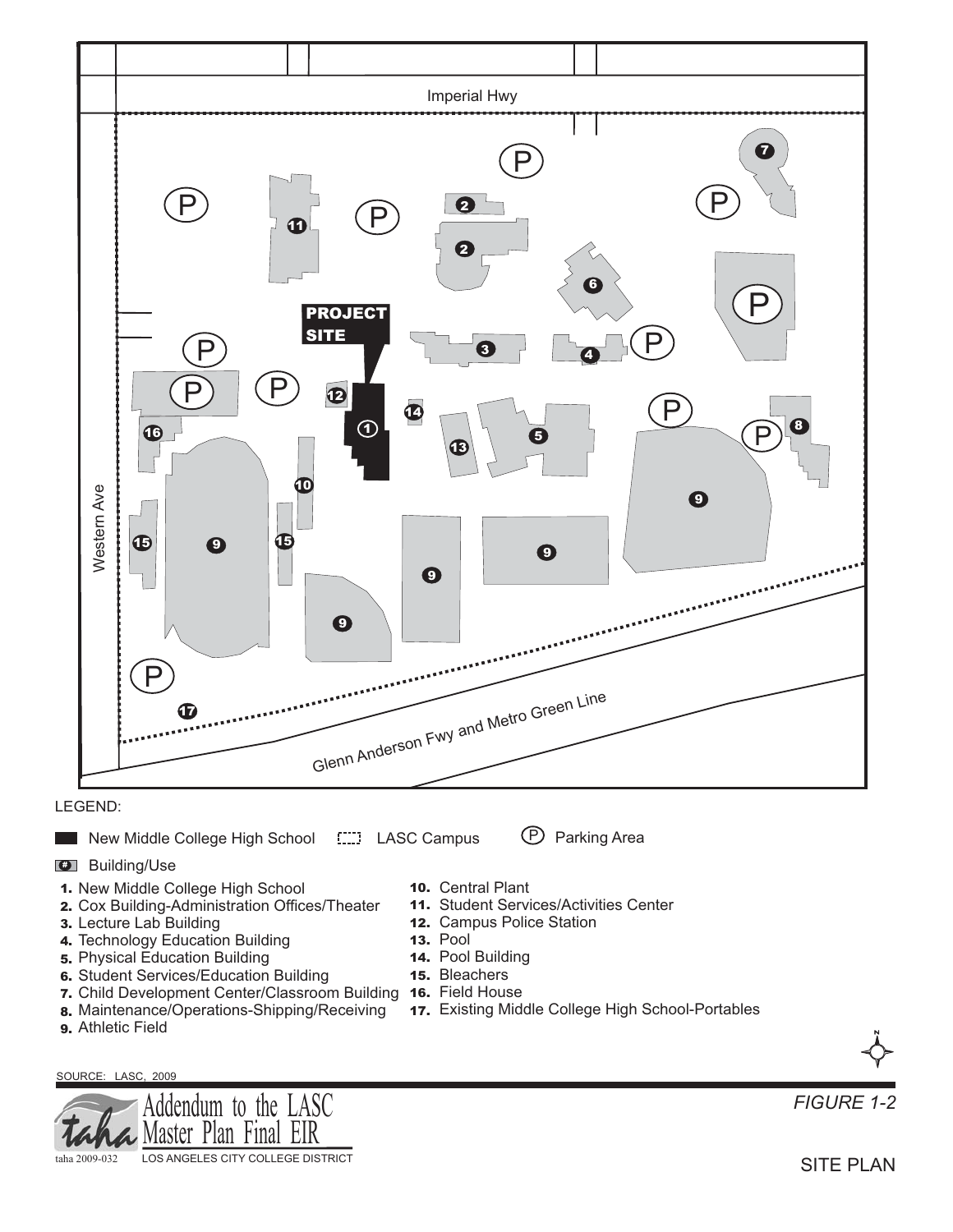## **2.0 IMPACT ANALYSIS**

#### **2.1 PREVIOUSLY DISCLOSED IMPACTS**

The Los Angeles Southwest College Master Plan Final EIR (Final EIR) disclosed that implementation of the Facilities Master Plan would result in certain significant impacts. Analysis contained in the Final EIR concluded that the following impacts would remain significant after the implementation of the following mitigation measures:

- 1. Air Quality operational and cumulative impact on Nitrogen Oxide Emissions; and
- 2. Utilities and Service Systems cumulative impact from increased water demand.

The Final EIR concluded that all other impacts could be mitigated to a less-than-significant level. No other significant impacts were found.

#### **2.2 CEQA COMPLIANCE**

An Addendum to the LASC Master Plan Final EIR is permitted under CEQA Guidelines Sections 15162 and 15164, which allows for projects where there are no substantial changes in to the project, or in circumstances surrounding the project, and where the project would not have new significant impacts or more severe impacts than those previously disclosed in the previously certified Final EIR. Appendix A provides verbatim excerpts of the CEQA Guidelines Sections 15162 and 15164. To summarize, sections 15162 and 15164 of the CEQA Guidelines state that an addendum to a previously certified EIR can be prepared for a project if the criteria and conditions summarized below are satisfied:

- **No Substantial Changes**. There are no substantial changes proposed in the project that will require major revisions to the previous EIR due to the involvement of new significant environmental effects or a substantial increase in the severity of previously identified significant effects.
- **No Change in Circumstances**. No substantial changes to the circumstances regarding the project have taken place that will require major revisions of the previous EIR due to the involvement of new significant environmental effects or a substantial increase in the severity of previously identified significant effects.
- **No Substantial New Information**. There is no new information of substantial importance that was not known or could not have been known at the time of the previous EIR that shows the following:
	- o The project will have one or more significant effects not discussed in the previous EIR;
	- o Significant effects previously examined will be substantially more severe than shown in the previous EIR;
	- o Mitigation measures or alternatives previously found not to be feasible would in fact be feasible and would substantially reduce one or more significant effects of the project, but the project proponents decline to adopt the mitigation measure or alternatives; and
	- o Mitigation measures or alternatives which are substantially different from those analyzed in the previous EIR would substantially reduce one or more significant effects on the environment, but the project proponents decline to adopt the mitigation measure or alternative.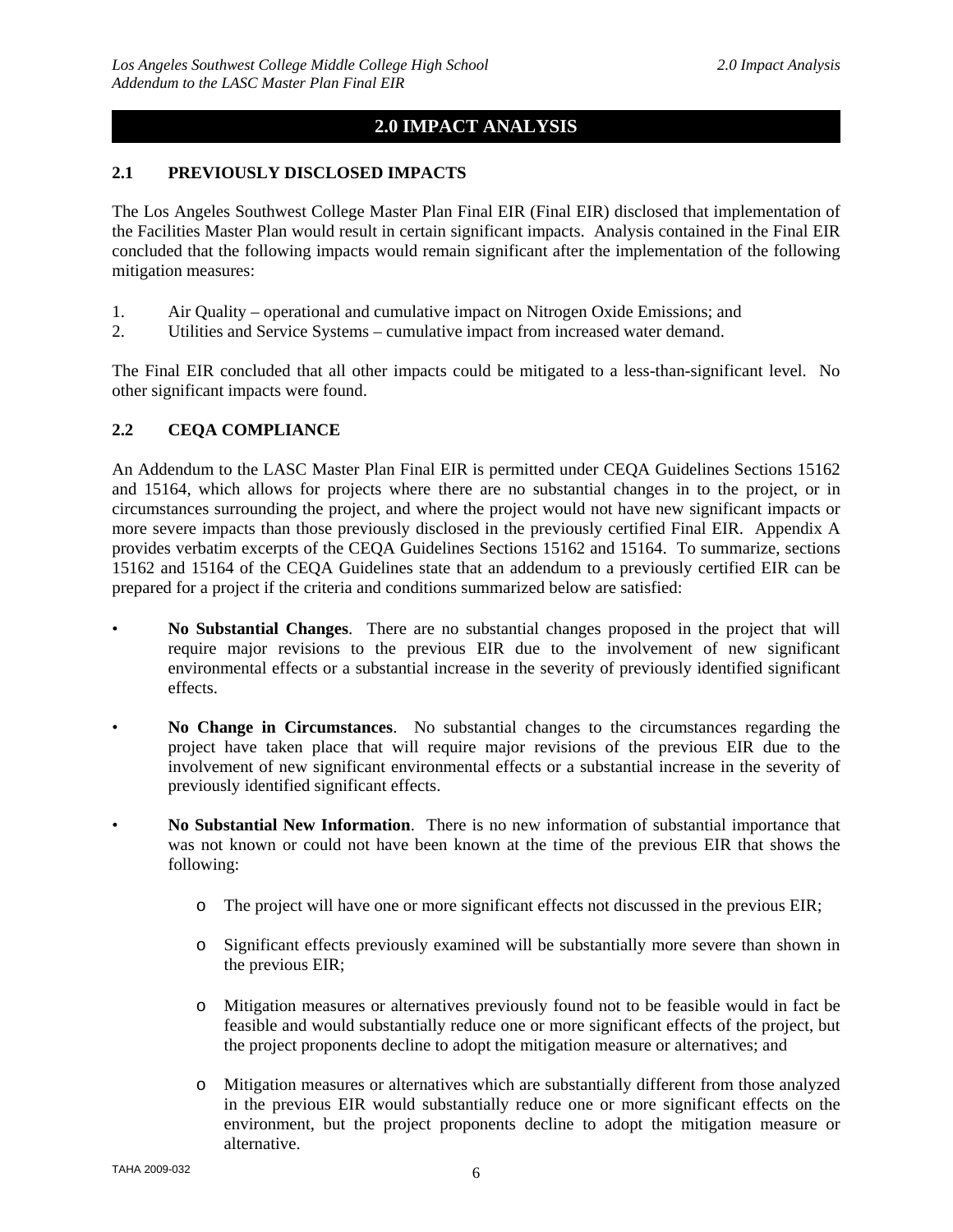Each of the above conditions is satisfied because:

- 1. The proposed project described in Section 1.5, Project Description, would not result in new significant environmental effects. The proposed project would relocate the Middle College High School from temporary portables in the southwest corner of the campus near the I-105, to a permanent facility in the middle of the campus. This would further reduce any potential effects to students related to pedestrian safety and air quality health risks due to proximity to the freeway.
- 2. The proposed project would involve the demolition of the Receiving Building, existing pool and associated pool equipment building. The existing pool and pool equipment building were constructed prior to the establishment of the no build setback zone and are currently located in the no build setback zone of the Newport-Inglewood Fault Zone and were identified for removal in the Master Plan. Their removal would eliminate a potential seismic hazard related to fault rupture. The proposed project would not result in any new significant environmental impacts related to geological hazards but would instead result in a beneficial impact.
- 3. There is no substantial new information which reveals significant impacts not identified in the Final EIR. LAUSD would fund the construction and operation of the proposed Middle College High School building. The school is currently operating on the campus in temporary buildings. Enrollment is not anticipated to change. Further, construction related impacts are not anticipated. Therefore, all significant impacts that were disclosed in the Final EIR remain the same or will be mitigated. Significant effects previously identified in the Final EIR have not become more severe. There are no mitigation measures that were previously feasible that are now infeasible. Therefore, the changes to the LASC campus as a result of the proposed project for the Middle College High School would not constitute substantial new information as defined in the CEQA Guidelines.
- 4. Circumstances and existing conditions on and surrounding the project site have not changed from those depicted in the Final EIR.

### **2.3 COMPARISON OF PROJECT TO PREVIOUS FINDINGS**

The findings of the Final EIR and any associated mitigation measures are summarized below to provide a basis of comparison for the construction and operation of the proposed Middle College High School building.

#### **2.3.1 Aesthetics and Lighting**

**Master Plan EIR Conclusions**. The Final EIR evaluated five topic areas within the Aesthetics and Lighting category: scenic highways, mature trees and landscaping, campus open space, shadows, and lighting. The Final EIR found that no significant impacts to scenic highways, campus open space, or lighting would occur.

*Scenic highways.* There are no designated scenic highways in the project vicinity and, as a result, no scenic highways would be affected by the proposed project.<sup>2</sup> Therefore, there would be no significant impacts related to scenic highways.

*Open space.* The Final EIR evaluated the construction of new buildings and the expansion of existing buildings that would result in a slight decrease in the amount of open space on campus from approximately 32.0 acres to approximately 30.4 acres. However, the majority of open space on campus

TAHA 2009-032  $\overline{7}$  $\overline{\phantom{a}}$ California Department of Transportation, *State Designated Scenic Highways*, accessed at www.dot.ca.gov/hq/LandArch/scenic\_highways/langeles.htm.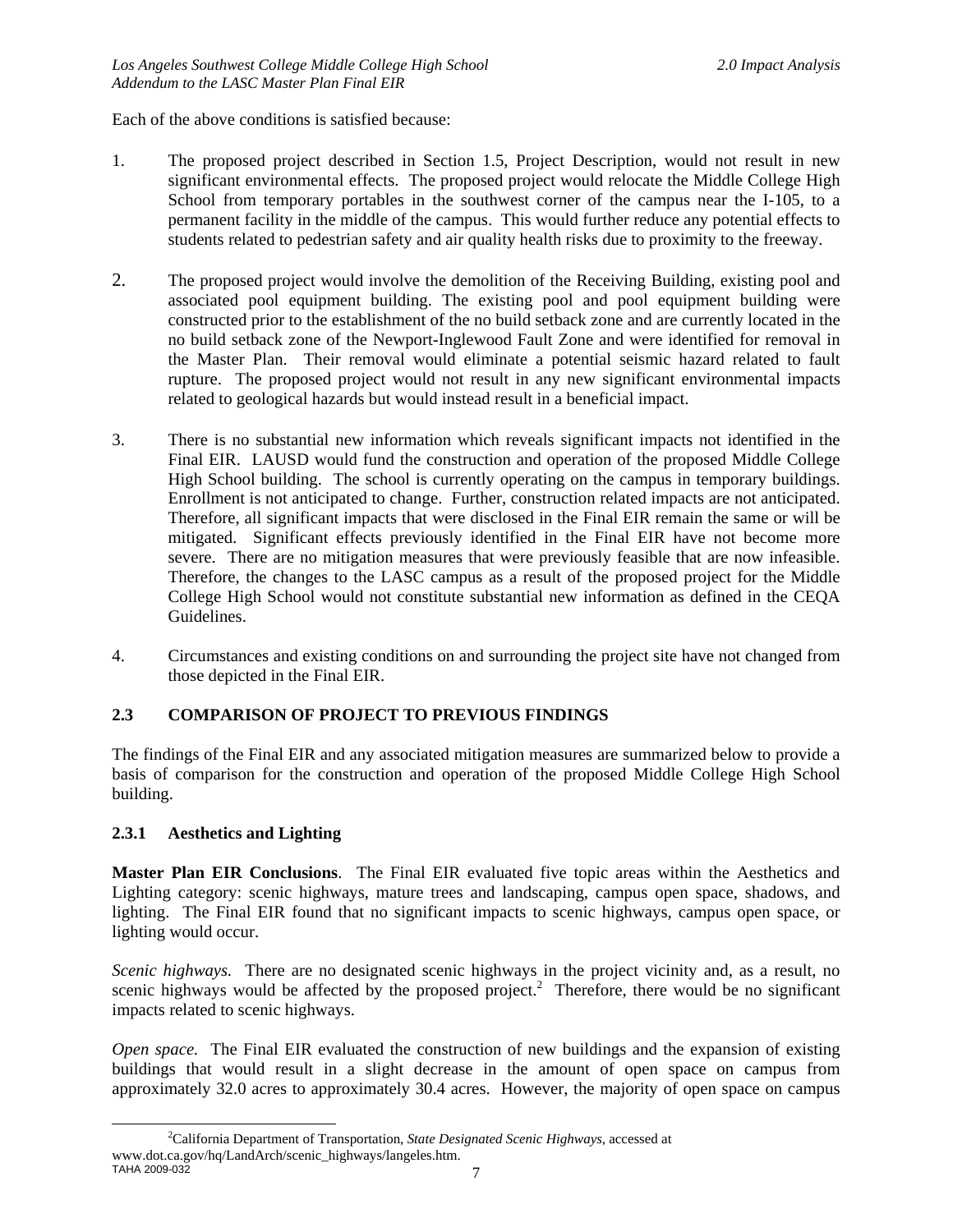was preserved and rendered more usable to the students and campus visitors. Therefore, there would be no significant impact related to open space.

*Lighting:* The Master Plan indicated that the Student Services/Activity building, Advanced Education Center, and a library expansion from the Cox building would be up to three stories in height. The shadow analysis determined that worst-case shadows from these buildings would be cast in the winter at 8:00 a.m. and at 4:00 p.m. The analysis determined that shadows from buildings greater than 35 feet in height would affect residences on the north side of Imperial Highway during the winter.

Mitigation Measure **AE1** was included in the Final EIR to mitigate shadow impacts to residences along Imperial Highway:

**AE1** Techniques to prevent shadows from new buildings being cast upon residential property along the north side of Imperial Highway, shall include, but are not limited to one of the following: the overall height of a building at the 50 feet setback line shall be limited to 35 feet; the buildings shall be set back farther than the recommended 50 feet; or the upper two stories of the buildings shall be stepped back to move the tallest part of the building farther away from the setback zone.

A cumulative analysis under the Master Plan EIR also determined that no cumulative impacts from aesthetics would occur.

**Middle College High School**. The proposed Middle College High School building would be located in the center of the LASC campus and located approximately 850 feet south of the residences along Imperial Highway. This structure is proposed to be two stories, approximately 30 feet in height, including a rooftop photovoltaic system. The longest shadow cast by this building would be 188 feet. Thus, the nearest sensitive uses, residences located to the north of the campus would be located too far away to be impacted by shadows from this proposed structure. The proposed Middle College High School Building is not near any scenic highways and would not result in a reduction of useable campus open space. Lighting for the new building would be installed to provide security and additional ornamental lighting may also be installed to accent the building and/or the surrounding landscaping. This lighting (which typically is at the level of 1 to 2 footcandles)<sup>3</sup> would not spillover outside the campus boundaries nor would it create glare that would adversely affect adjacent residences in any way. Therefore, the proposed Middle College High School building would have no impacts to scenic highways, campus open space, lighting, or shade and shadows. Similar, to the Master Plan EIR, no cumulative impacts from aesthetics would occur.

**Project Specific or Modified Mitigation Measures**. None required.

#### **2.3.2 Air Quality**

#### *Construction*

**Master Plan EIR Conclusions**. The Master Plan EIR air quality analysis estimated regional construction emissions associated with demolition of existing structures, grading, excavation, construction worker travel to and from project sites, delivery and hauling of construction supplies and debris to and from project sites, fuel combustion by on-site construction equipment, and architectural coating. The analysis indicated that regional construction emissions would result in a less-than-significant impact. However, the following mitigation measures were identified to ensure compliance with South Coast Air Quality Management District (SCAQMD) Rule 403 (Fugitive Dust):

 <sup>3</sup>  ${}^{3}$ A footcandle is a standard measure of illumination typically used for light poles and signs. Generally, a foot candle is the minimum amount of light necessary to fully illuminate one square foot. A major street intersection is generally illuminated at 1 to 1.5 foot candles.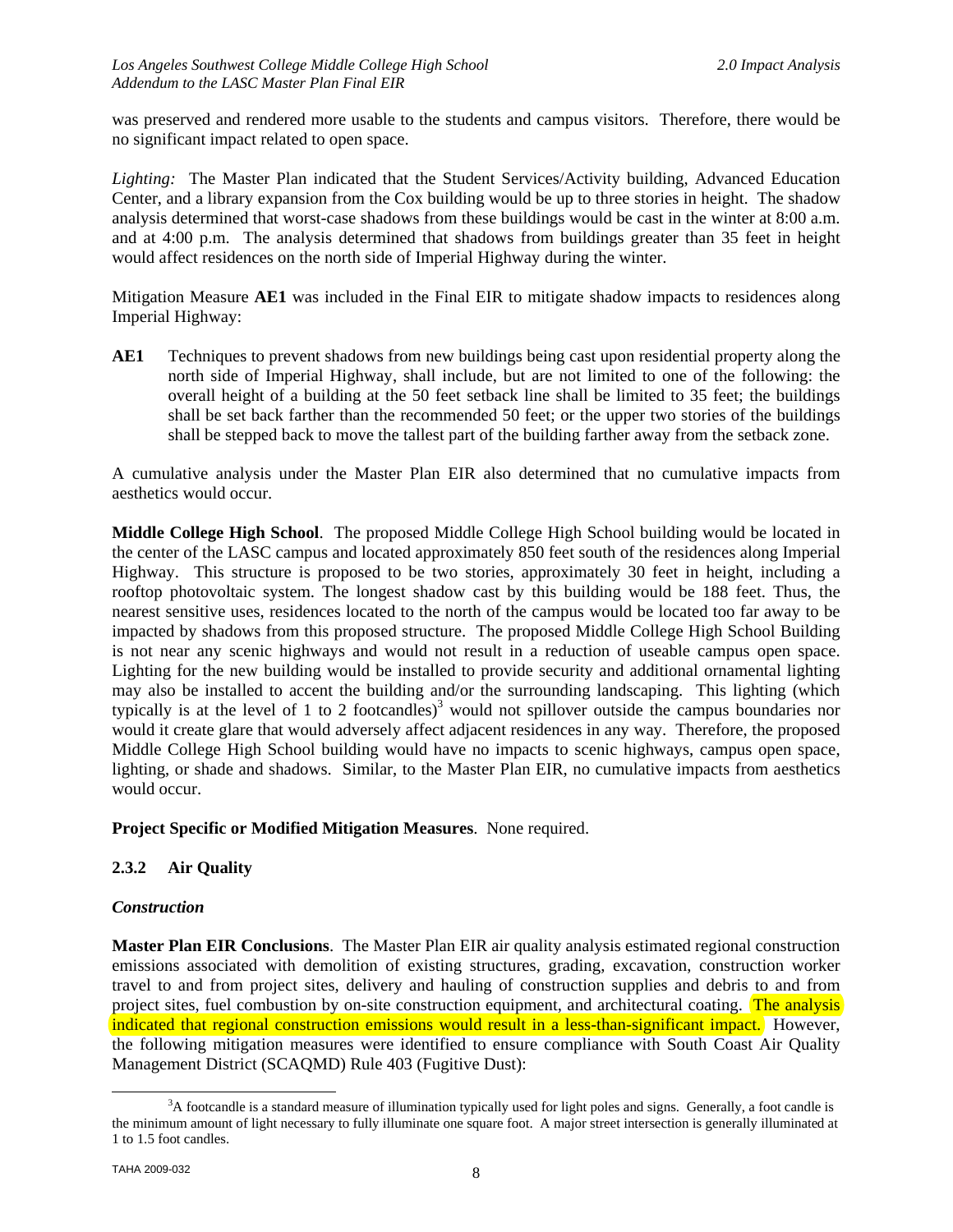- **AQ1** The construction area and vicinity (500-foot radius) shall be swept and watered at least twice daily. Site-wetting shall occur often enough to maintain a ten percent surface soil moisture content throughout all earth-moving activities.
- **AQ2** All unpaved parking or staging areas shall be watered at least once every two hours of active operations.
- **AQ3** Site access points shall be swept/washed within thirty minutes of visible dirt deposition.
- **AQ4** On-site stockpiles of debris, dirt or rusty material shall be covered or watered at least twice per hour.
- **AQ5** All haul trucks shall either be covered or maintain two feet of freeboard.
- **AQ6** All haul trucks shall have a capacity of no less than 14 cubic yards.
- **AQ7** At least 80 percent of all inactive disturbed surface areas shall be watered on a daily basis when there is evidence of wind-driven fugitive dust.
- **AQ8** Operations on any unpaved surfaces shall be suspended when winds exceed 25 mph.
- **AQ9** If construction activities occur within 500 feet of the Child Development Center, the Child Development Center shall be temporarily relocated to an area that is 500 feet from any construction activities.

A cumulative analysis under the Master Plan EIR also determined that no cumulative impacts from air quality construction would occur.

**Middle College High School**. Construction of the Middle College High School building was not accounted for in the construction emissions estimates presented in the Master Plan EIR. Emissions associated with new construction activity were estimated using the URBEMIS2007 emissions inventory model and added to the regional emissions calculated in the Master Plan EIR. The construction emissions analysis accounted for a 40,000 square foot building to accommodate 400 high school students. As shown in **Table 2-1**, regional emissions would still not exceed the SCAQMD significance thresholds after the addition of new construction emissions. Construction emissions would still result in a less-thansignificant impact. Similar, to the Master Plan EIR, no cumulative impacts from air quality construction would occur.

| <b>TABLE 2-1: REGIONAL CONSTRUCTION EMISSIONS</b>                                                                                                                                                                                        |                       |            |                       |                       |           |  |  |  |
|------------------------------------------------------------------------------------------------------------------------------------------------------------------------------------------------------------------------------------------|-----------------------|------------|-----------------------|-----------------------|-----------|--|--|--|
|                                                                                                                                                                                                                                          | <b>Pounds per Day</b> |            |                       |                       |           |  |  |  |
| <b>Construction Phase</b>                                                                                                                                                                                                                | CO                    | <b>ROG</b> | <b>NO<sub>x</sub></b> | <b>SO<sub>x</sub></b> | $PM_{10}$ |  |  |  |
| Middle College High School Maximum Emissions                                                                                                                                                                                             | 20                    | 17         | 41                    | ا>                    | 14        |  |  |  |
| 2003 Master Plan EIR Maximum Emission                                                                                                                                                                                                    | 32                    | 45         | 54                    | 3                     | 115       |  |  |  |
| <b>Total Emissions</b>                                                                                                                                                                                                                   | 52                    | 62         | 95                    | 3                     | 129       |  |  |  |
| SCAQMD Significance Thresholds /a/                                                                                                                                                                                                       | 550                   | 75         | 100                   | 150                   | 150       |  |  |  |
| Significant Impact?                                                                                                                                                                                                                      | No                    | No         | No                    | No                    | No        |  |  |  |
| Note: CO = carbon monoxide, ROG – reactive organic compounds, NO <sub>X</sub> = nitrogen oxides, SO <sub>X</sub> = sulfur oxides, PM <sub>10</sub> = particulate matter 10<br>microns or less in diameter.<br><b>SOURCE: TAHA, 2009.</b> |                       |            |                       |                       |           |  |  |  |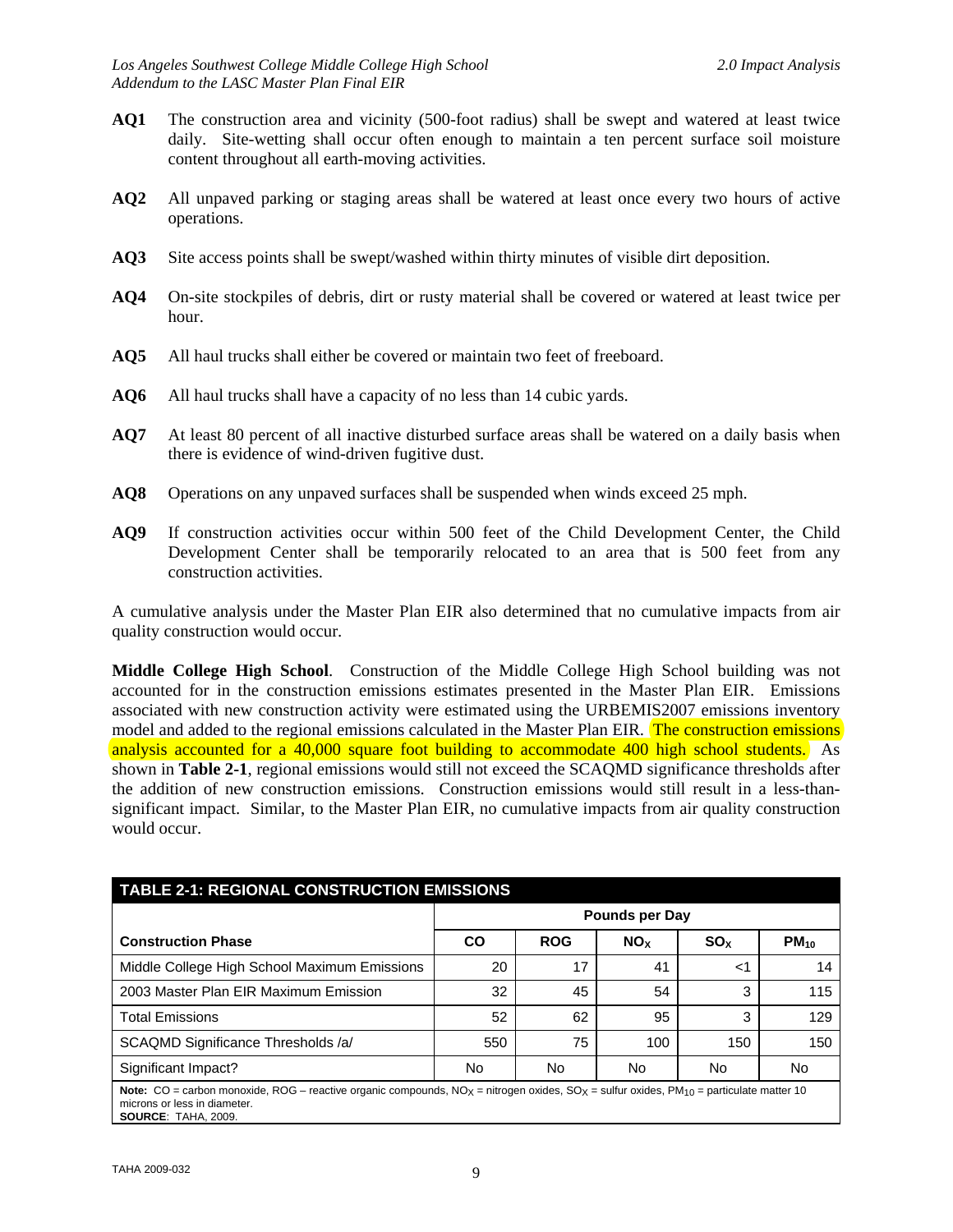#### **Project Specific or Modified Mitigation Measures**. None required

#### *Operations*

**Master Plan EIR Conclusions**. The Master Plan EIR air quality analyzed mobile source emissions associated with regional emissions and localized carbon monoxide (CO) concentrations. The analysis indicated that operational emissions would result in less-than-significant operational impacts. As such, the Master Plan EIR did not include mitigation measures associated with air quality operational emissions.

A cumulative analysis under the Master Plan EIR also determined that no cumulative impacts from operational air quality would occur.

**Middle College High School**. The Middle College High School currently operates in portable classrooms in a temporary location at the southwest corner of the LASC campus. The proposed Middle College High School building would not increase enrollment and, therefore, would not change the traffic volumes utilized in the Master Plan EIR. As such, regional emissions and localized CO concentrations associated with mobile sources would not change from what was presented in the Master Plan EIR. Regional emissions and localized CO concentrations would still result in less-than-significant impacts. Similar, to the Master Plan EIR, no cumulative impacts from operational air quality would occur.

**Project Specific or Modified Mitigation Measures**. None required.

#### **2.3.3 Geology**

**Master Plan EIR Conclusions**. The Final EIR assessed geological hazards related to soil stability, seismicity, liquefaction, landslide, and tsunamis. The Final EIR states that some soils within the project site may contain artificial fill soils which may not be suitable for construction. These soils can be prone to shrinking, swelling, or lurching, which could affect structures by undermining the integrity of the structure foundation and would result in a significant impact. Additionally, the project site is bisected by two main fault zones and several associated secondary faults of the Newport-Inglewood fault zone and could be subject to strong ground shaking and possible surface rupture. Both of these conditions would result in significant impacts.

The Alquist-Priolo Act and State seismic building codes require setbacks for buildings which will occur near an earthquake fault or within an Earthquake Fault Zone. According to the MACTEC report, setback zones are commonly set at 50 feet unless the boundaries of the fault are poorly constrained, justifying larger setback zones.<sup>4</sup> Based on data obtained regarding the location orientation, and width of faulting, it was the geologists' determination that the areal limits of the fault identified within the campus are well constrained and a setback distance of 50 feet would be sufficient. Mitigation would reduce the level of impact to less than significant for both geologic materials and soils and seismicity.

With regards to landslide, liquefaction, or tsunami hazards, the project site is not in areas prone to these hazards; thus, no impact would occur.

The following mitigation measures to reduce geology impacts to a less-than-significant level were specified in the Final EIR:

**GS1** Soils shall be evaluated on a project-by-project basis to determine the types of soil present in a proposed building location and the integrity of the soil to withstand ground shaking. Based on results of the evaluation, appropriate design and engineering features will be used in building

 <sup>4</sup> MACTEC, *Report of Geotechnical Investigation Proposed South Region High School No. 6*, June 3, 2008.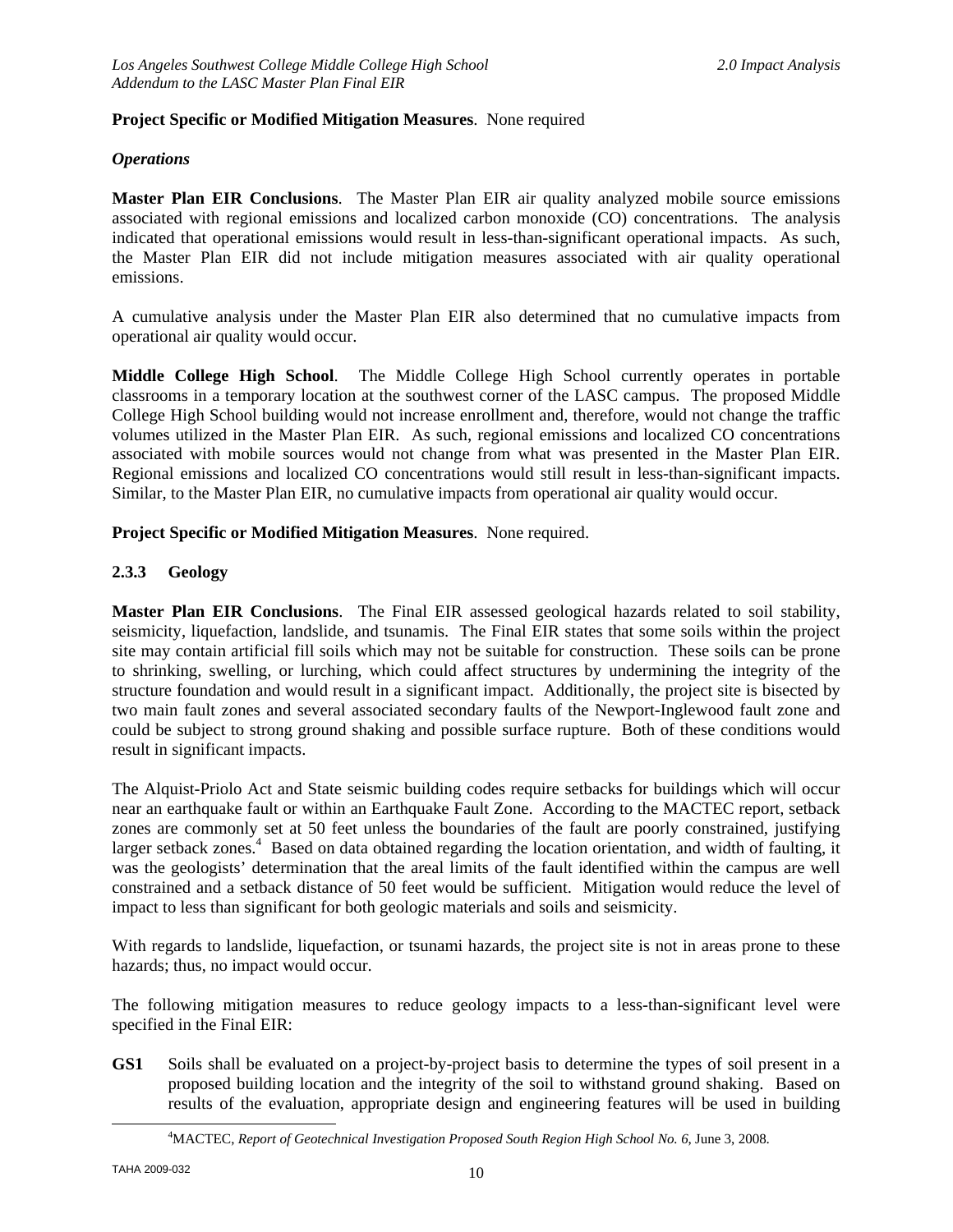construction. The criteria for leaving surficial soils in place should be consistent with the grading specifications approved by the Division of the State Architect.

- **GS2** Establish a minimal 50-foot "no-build" setback zone from the surface projection of known fault zones within the campus. No structure designed for human occupancy will be constructed within the "no build" setback zones defined within the campus boundary.
- **GS3** No structures designed for human occupancy shall be constructed in areas identified as "unevaluated". Unevaluated areas shall be subject to site-specific geotechnical analysis by a State certified geologist prior to architectural design and construction as required by the Division of the State Architect.
- **GS4** All construction shall conform to the requirements of the Division of the State Architect and the Standards of the current Uniform Building Code.

A cumulative analysis under the Master Plan EIR also determined that no cumulative impacts from geology would occur.

**Middle College High School**. Ground shaking would affect the entire site and the impacts related to ground shaking would remain the same despite changes to the Master Plan. Approximately 48 percent of the campus is buildable space.<sup>5</sup> This excludes areas in setback zones, unevaluated campus areas for potential faults, the stadium, and athletic field area interspersed between setback and unevaluated zones. **Figure 2-1** shows the campus setback zones that have been established through the geotechnical studies. Several buildings targeted for demolition as part of the Master Plan exist within the proposed set-back zones. Similar to the Master Plan EIR, no cumulative impacts from geology would occur.

Previously, the locations of campus faults were defined through two geologic surveys completed by MACTEC for LASC. The first report was completed in 1991and the second report was completed in March 2003 which supplements and expanded upon the 1991 geologic report. The reports characterized the presence, location, and relative age of fault movement on campus.

An additional report, *Report of Fault Rupture Hazard Investigation Proposed South Region High School No. 6 Site 13*, was completed in July 23, 2007 to analyze the proposed location for the new Middle College High School building. Two trenches were excavated for the investigation in which one trench is located at the previously identified fault location and the second trench is located over the area where the new building locations are proposed. The trench in the previously identified fault area again unearthed fault traces consistent with previous investigations. The trench in the area of the proposed building did not encounter any fault traces and the report concluded that no additional building setbacks were warranted. As such, the proposed building would be located on the campus in an area that has been evaluated for faulting and found to be safe for structures designed for human occupancy. In conclusion, the proposed building is located within the Alquist-Priolo Study Zone, however, the buildings shall be set back to the required minimal 50 feet from the fault. Hazards due to fault rupture are a significant, but results in a mitigable impact.

In addition to the 2007 fault rupture report, a geotechnical investigation was completed on June 3, 2008 by MACTEC, titled, *Report of Geotechnical Investigation Proposed South Region High School No. 6*. The results of the investigation found that some of the existing fill material on the proposed building site was not considered suitable for the building, floor slabs, paving, or other hardscape. The investigation determined that the proposed high school building may be supported on spread footings established in the

 $\frac{1}{5}$ Buildable space was calculated using Master Plan *Figure 2-6 Available Development Areas* plus currently developed building area.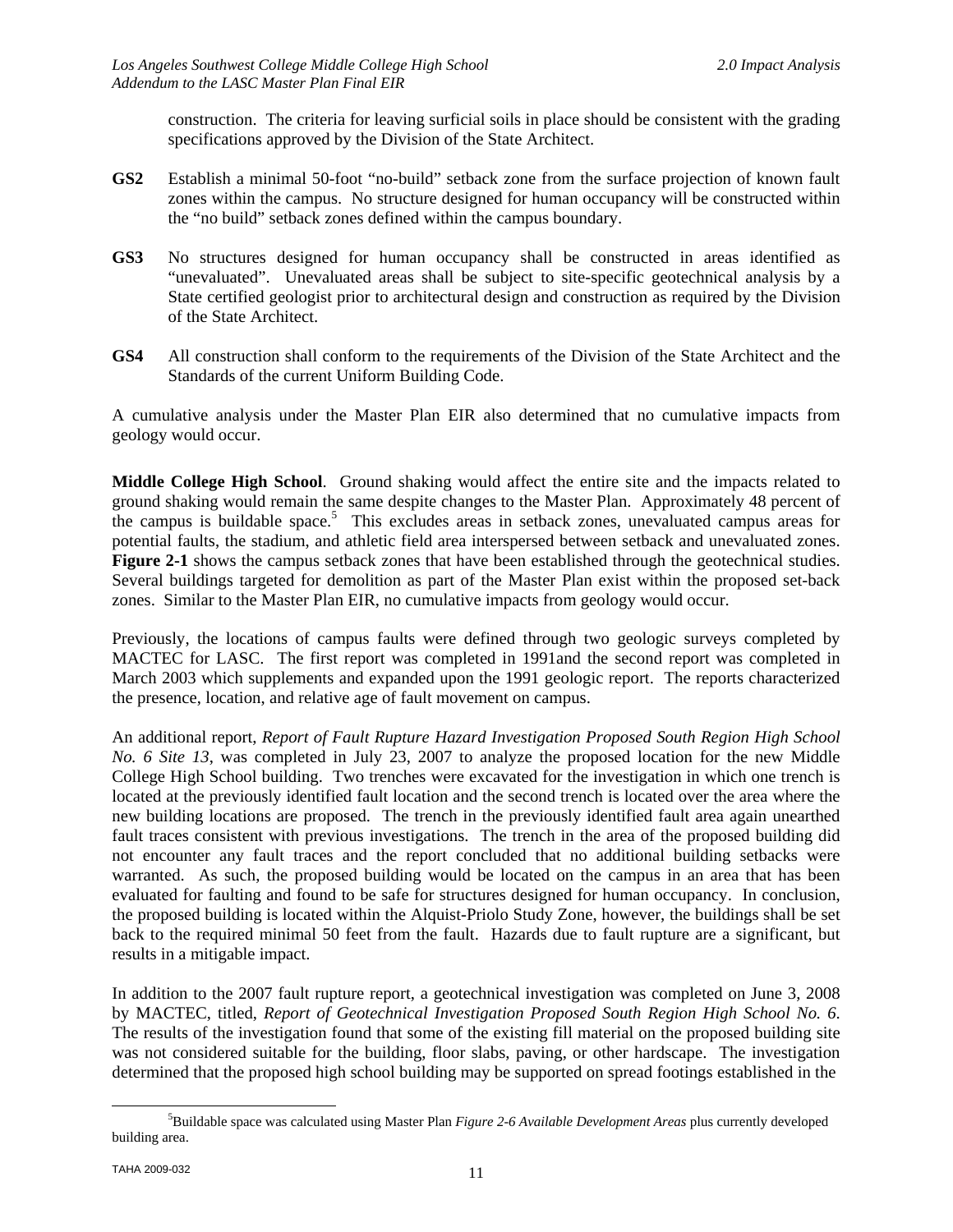



*FIGURE 2-1*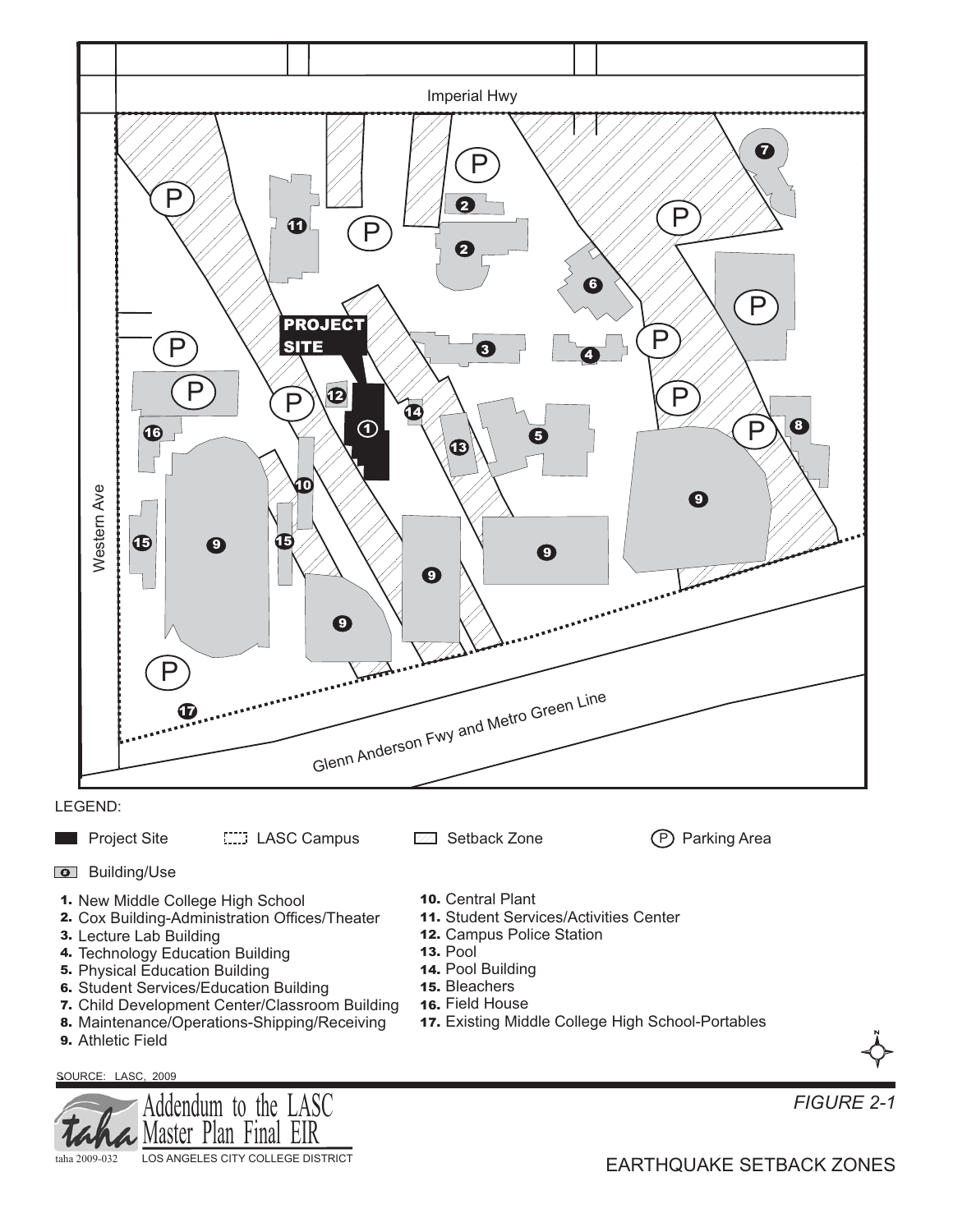stiff and dense undisturbed natural soils and/or properly compacted fill. Mitigation Measure **GS1** requires that soils be evaluated on a project by project basis to determine appropriate design and engineering features. The 2008 report provides recommendations for design and engineering features for the proposed Middle College High School Building, including specifications for foundations, floor slab support, walls below grade, paving, and grading.

The specific design and engineering features contained in this report satisfy the conditions specified under Mitigation Measure **GS1** as documented in the Final EIR. These design and engineering features would ensure that the potential for soil swelling or shrinking would not impact the new Middle College High School Building.

Implementation of Mitigation Measure **GS2**, establishing a setback zone from known faults traversing LASC's campus will ensure that impacts due to fault rupture are reduced to a level of no impact because buildings will not be constructed within the zone of possible ground rupture. The 50-foot "no-build" zone would ensure that the Middle College High School building proposed in an Alquist-Priolo Zone would be constructed according to specifications in the Alquist-Priolo Act.

Implementation of Mitigation Measures **GS3** and **GS4**, would ensure that construction of the new Middle College High School Building shall occur in areas that have not been evaluated and all new construction shall comply with Field Act requirements (Education Code §§17280-17317 and 80030-81149). The Field Act establishes minimum structural standards for the design and construction of school buildings. Under the Field Act, school buildings are required to be built to more stringent seismic safety requirements than standard buildings. Field Act compliance is required by the DSA, the jurisdictional authority within California that oversees the construction of public schools. Site conditions have not changed and no new landslide, liquefaction or tsunami impacts are anticipated.

Therefore, implementation of mitigation measures **GS1** through **GS4** would reduce potential impacts to less-than-significant levels.

**Project Specific or Modified Mitigation Measures**. None required.

#### **2.3.4 Hazards & Hazardous Materials**

**Master Plan EIR Conclusions** The Final EIR evaluated five topic areas within the Hazards and Hazardous Materials category: subsidence/methane gas, soil and/or groundwater contamination, asbestos materials, lead-based-paints, and poly-chlorinated biphenyls. The Final EIR found that no significant impacts from subsidence/methane gas, soil and/or groundwater contamination, asbestos materials, leadbased paint or poly-chlorinated biphenyls would occur with implementation of Mitigation Measures **HHM1** through **HHM4**.

*Subsidence/Methane Gas.* The proposed project contains one known oil well located in the south central portion of the project site that was properly abandoned. Six additional oil wells were located along the southern boundary of the college, although it is unclear from historic data whether or not these sites were within LASC's borders. In addition, unreported "wildcat" oil wells could be on or near the proposed project site. Mitigation was proposed under the unlikely condition that a wildcat well is discovered. Based on the available information on location of the known and possible oil wells, no impacts from subsidence were anticipated.

*Soil and/or Groundwater Contamination.* Records showed four leaking underground storage sites located within one-half mile of the proposed project area and seven underground/aboveground storage tanks located within one-quarter mile. Based on their distance and direction from the subject property, any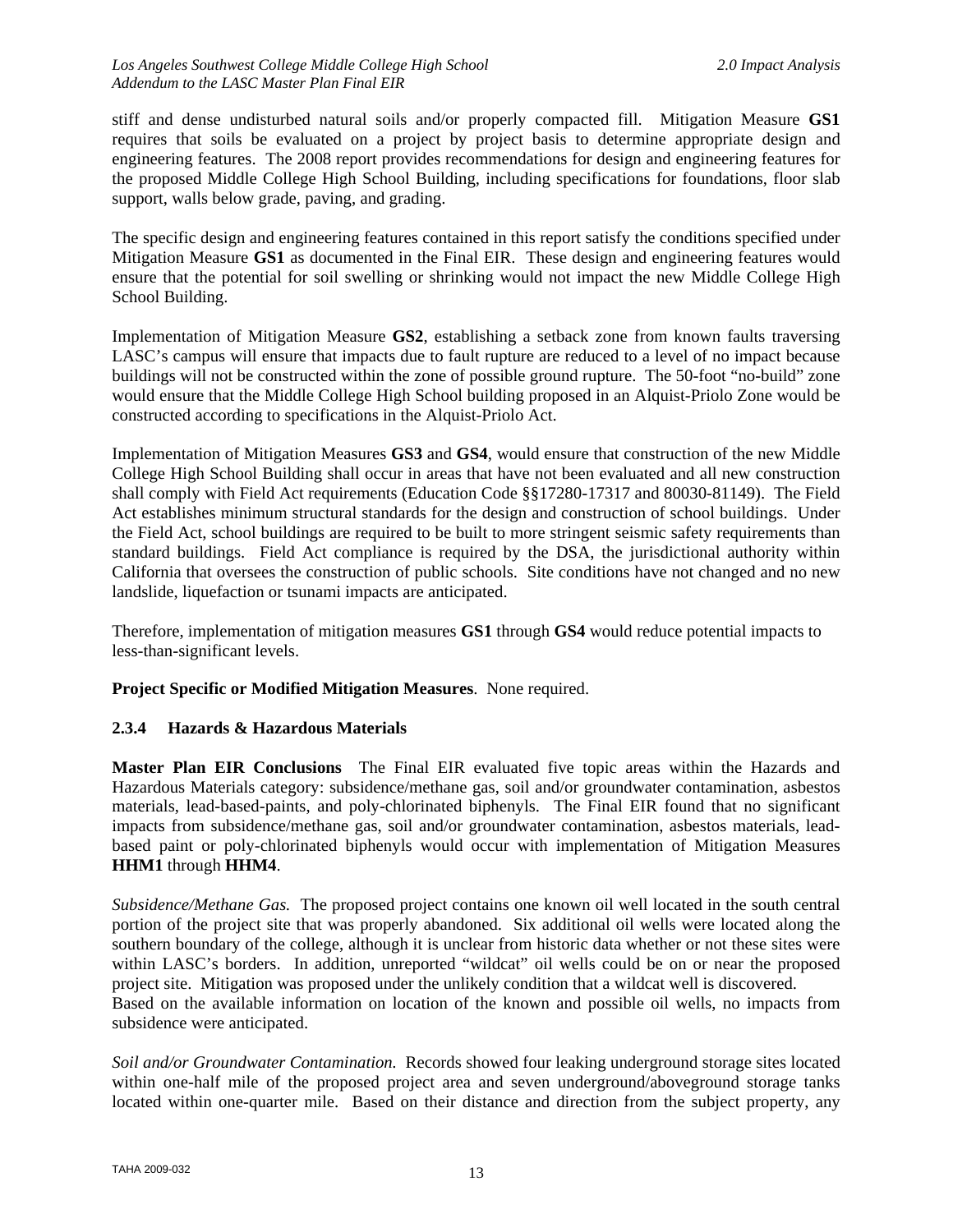potential contamination from these sites would not have migrated onto the proposed project site.<sup>6</sup> There were no areas of concern regarding migration of subsurface contamination from off-site sources.<sup>7</sup> No impact related to soil and/or groundwater contamination was anticipated.

*Asbestos Materials.* Renovation and/or replacement of buildings containing asbestos could create health hazards to workers at construction sites, and staff and students within the vicinity of these sites. Due to the age of the buildings within the proposed project area, there was potential for the existence of asbestos, and therefore, would result in a significant but mitigable impact.

*Lead-Based Paints.* Renovation and/or replacement of buildings containing leaded paint could create health hazards to workers at construction sites, and staff and students within the vicinity of these sites. Improper disposal of lead-based paint removed during renovation or demolition could also pose a hazard. Due to the age of the buildings within the proposed project area, there was potential for the existence of leaded paint, and therefore, would result in a significant but mitigable impact.

*Poly-chlorinated Biphenyl.* The removal of electrical transformers and lighting ballasts that contain PCBs could create health hazards to workers at construction sites, and residents and employees within the vicinity of these sites. One ground-mounted electrical transformer was observed on the eastern border of the subject site. Due to the removed location of the transformer, and that it is not scheduled for removal, no impact was anticipated.

The following mitigation measures to reduce hazards and hazardous material impacts to a less-thansignificant level were specified in the Final EIR:

- **HHM1** If during construction previously unidentified abandoned oil wells are found, construction will be halted until the wells are properly abandoned according to current standards.
- **HHM2** If during construction of the project, soil contamination is suspected, construction in the area should stop, and appropriate health and safety procedures should be implemented. Construction will be halted until a Phase Two Environmental Site Assessment is completed to characterize the nature and extent of the contamination. If contamination is found, remediation will be required in accordance with State and local laws.
- **HHM3** For those campus facilities affected by the Master Plan, lead-based paint testing should be conducted due to the deteriorating condition of many painted surfaces. All materials identified as containing lead shall be removed by a licensed lead-based paint/materials abatement contractor.
- **HHM4** For those campus facilities affected by the Master Plan, asbestos sampling should be conducted to determine if building materials used in the construction of the structures in question have an asbestos fiber content. All material identified as containing asbestos shall be removed and/or encapsulated by a licensed asbestos abatement contractor as provided by the provisions of Rule 1403 of the South Coast Air Quality Management District (SCAQMD) Rules and Regulations.

A cumulative analysis under the Master Plan EIR also determined that no cumulative impacts from hazards and hazardous materials would occur.

**Middle College High School**. As part of the LAUSD process for constructing new school facilities, several additional hazards were screened for potential impacts. These included potential hazards from: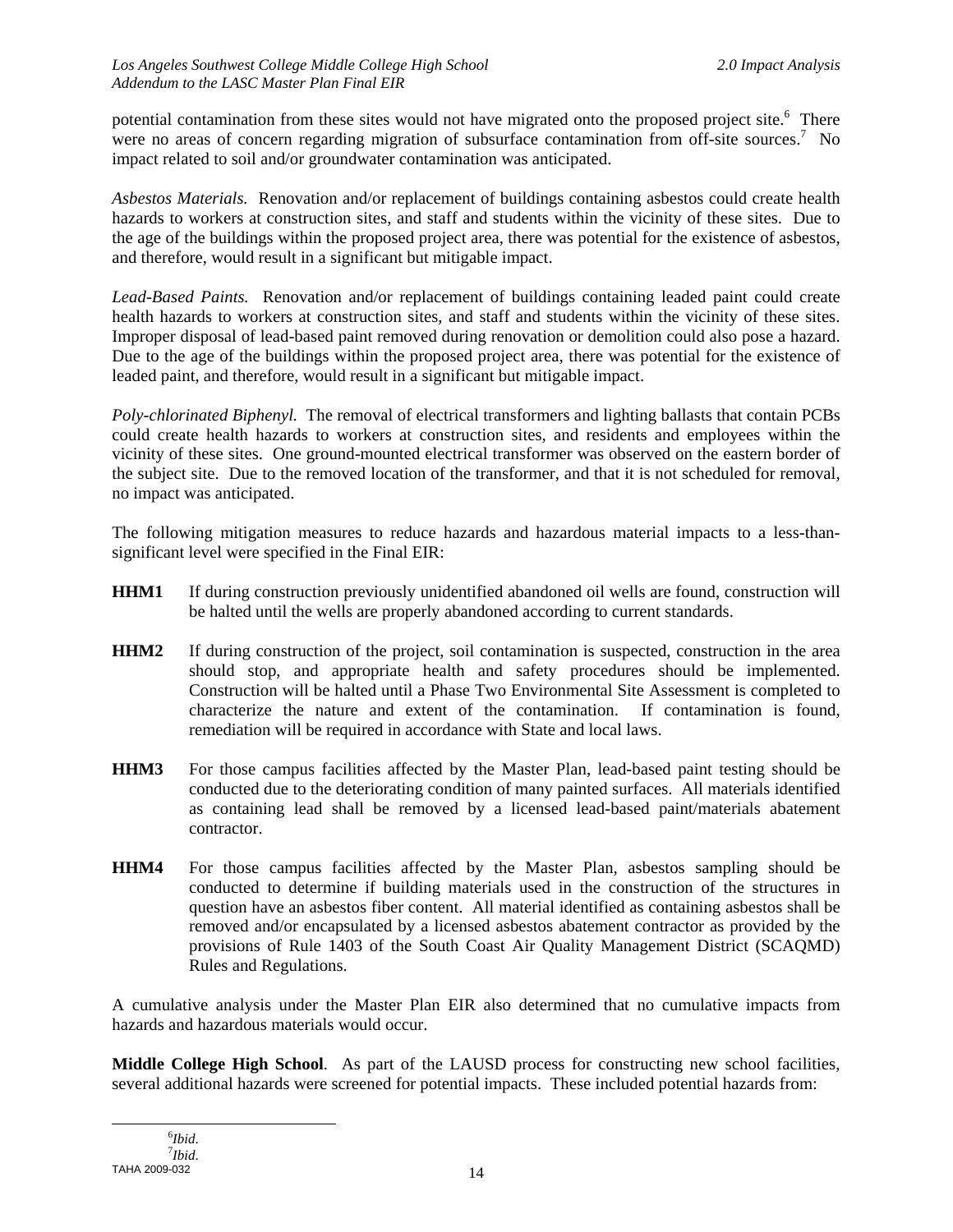- Pipelines transporting hazardous materials located within 1,500 feet. The State Fire Marshall identified a single 20-inch crude oil pipeline located approximately 400 feet south of the campus.
- Rail lines located within 1,500 feet. The MTA Green Line Light Rail is located approximately 175 feet south of the campus in the middle of the I-105 freeway.
- High voltage power lines located within 350 feet. Two underground 138 kV power lines are located adjacent to the campus to the west beneath Western Ave. Additionally, one above ground 138 kV power line is located adjacent to the southwestern corner of the campus.

The proposed new Middle College High School building will not create or exacerbate risks from these three hazards as the new location is situated farther from these hazards than the existing high school classrooms.

In addition to the hazards listed above, several new technical studies were completed to assist in the hazards and hazardous materials analysis of the proposed project. The information reviewed for the development of the revised hazards and hazardous materials impacts analysis was obtained from the reports listed below.

- Planning Center, *Phase I Environmental Site Assessment, Los Angeles Unified School District Proposed South Region High School #6 (Site 13), Los Angeles, Ca 90047*, December 12, 2007 (Phase I ESA)
- ENSR/AECOM*, Preliminary Environmental Assessment, Los Angeles Unified School District Proposed South Region High School No. 6-Stie 13 Los Angeles, California 90047*, June 4, 2008 (PEA)
- Weston Solutions, Inc., *Health Risk Assessment for South Region High School #6 (Site 13)*, March 2008 (HRA)
- California EnSIGHT, Inc., *Mitigation Evaluation Report for LAUSD South Region High School #6 (Site 13)*, June 5, 2008.

The following analysis of the potential hazards and hazardous material impacts associated with the development of the proposed project is based on the Phase 1 ESA, the PEA, and the HRA.

**Volatile Organic Compounds (VOCs)**.According to the PEA field investigation, the sampling revealed levels of chloroform at concentrations above the risk-based human health screening levels. The chloroform concentrations are associated with the breakdown of chlorine from the swimming pool waters flowing into the landscaping area. A supplemental site investigation was recommended to confirm that the low levels of chloroform are isolated to the landscaping areas and do not present a risk. Concentrations of metals and all other VOCs were generally consistent with background levels. No herbicides or PCBs were detected in the soil samples analyzed from the project site. A supplemental site investigation, subject to approval by the DTSC, will be performed under Mitigation Measure **HHM5** to verify that these elevated chloroform levels are isolated and pose no risk to human health. Therefore, a less-than-significant impact associated with the presence of VOCs at the project site is anticipated upon implementation of mitigation measures.

**Hydrogen Sulfide (H<sub>2</sub>S)**. The PEA indicated that concentrations of H<sub>2</sub>S were not above risked-based screening levels for human health. In addition, any new school construction would require compliance with a DTSC-approved mitigation system, including an impermeable membrane and subslab ventilation system. A DTSC-approved mitigation system is included as part of the proposed project and this system would prevent  $H_2S$  from concentrating in enclosed spaces. Therefore, less-than-significant impacts associated with the presence of  $H_2S$  are anticipated.

TAHA 2009-032 15 **Methane**. The PEA indicated that concentrations of methane were not above risked-based screening levels for human health. In addition, a component of the new construction would be a DTSC-approved mitigation system, including an impermeable membrane and subslab ventilation system. Implementation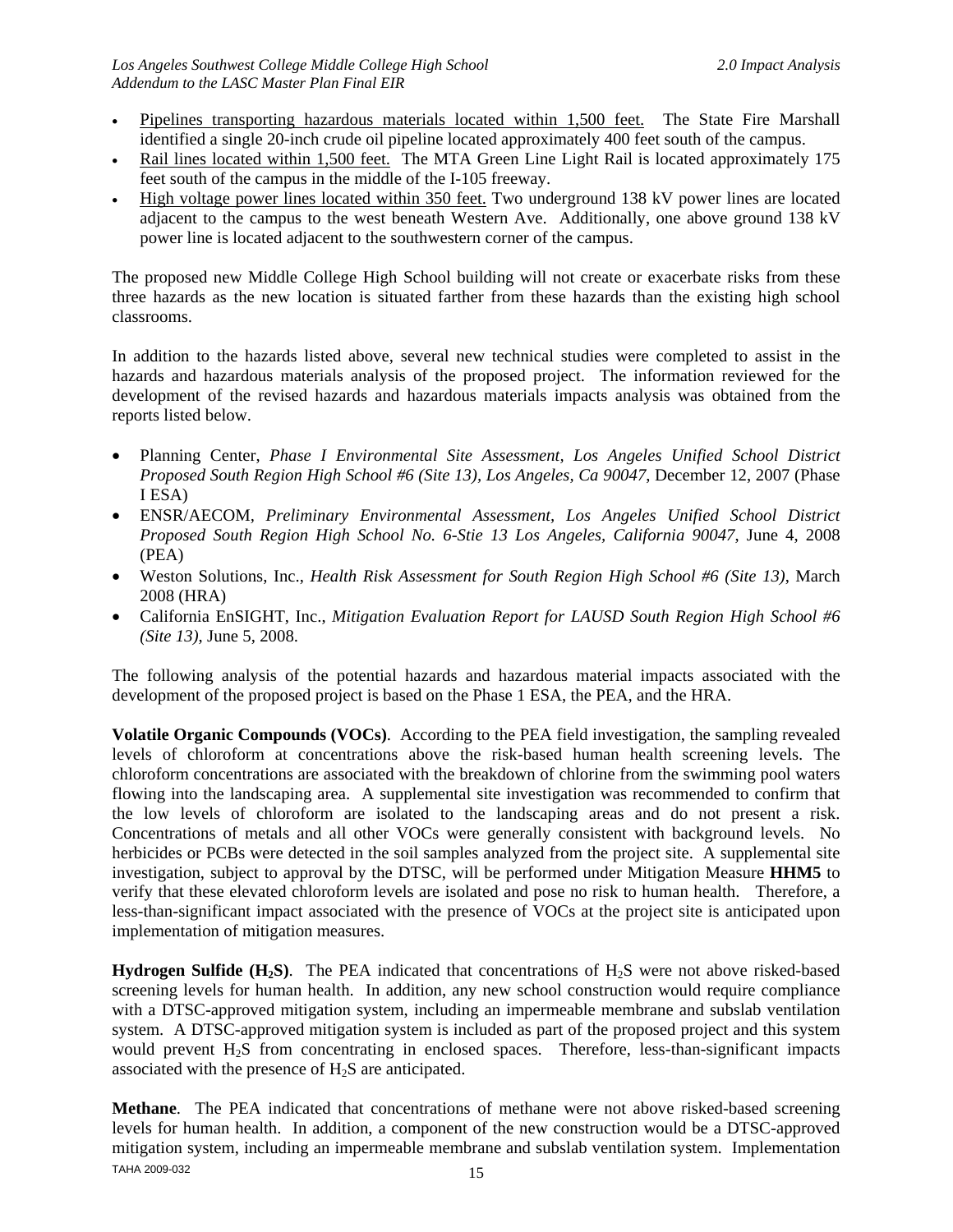of the DTSC-approved mitigation system at the project site would prevent methane from concentrating in enclosed spaces. Therefore, less-than-significant impacts associated with the presence of methane are anticipated.

**Risk Exposure Quantification**. There are no new risks to exposure since the analysis completed in the Final EIR. The 2008 HRA analysis quantified a risk characterization for carcinogenic exposure that totaled 6.2 in one million for adults and 2.5 in one million for students. Both levels are within the acceptable threshold as defined by the State of California of one in 100,000. For non-carcinogenic effects, the chronic hazard index identified for each toxicological endpoint totaled less than one for both students and staff, which was also within acceptable limits. While this exposure risk had not been quantified previously, it has existed since the analysis was completed for the Final EIR. Therefore, a lessthan-significant impact exists related to exposure to carcinogenic and non-carcinogenic hazardous materials.

For exposure to criteria pollutants, the assessment quantified an emissions exposure to particulate matter having an aerodynamic diameter less than ten microns  $(PM_{10})$  from freeway traffic of 5.3 micrograms per cubic meter ( $\mu$ g/m<sup>3</sup>) which exceeded the significance threshold level of 2.5  $\mu$ g/m<sup>3</sup>. The exposure to carbon monoxide and nitrogen dioxide emissions did not exceed the significance thresholds. The exposure to  $PM_{10}$  emissions has been a short-term health risk to students and staff at the existing Middle College High School and would be a significant impact to the new permanent building. However, with the relocation of the Middle College High School, the distance to the source of this exposure, the I-105, would increase significantly and the corresponding health risk would decrease significantly. The Mitigation Evaluation Report recommended an additional mitigation measure, requiring the installation of an air filter for new building construction. The Mitigation Evaluation Report found that when comparing the relative change in exposure potential, the maximum average exposure concentration in the new building area was predicted to be less than or equal to 2.6  $\mu$ g/m<sup>3</sup>. The Mitigation Evaluation Report identified a mitigation measure to install an air filtration system which would further reduce the indoor exposure concentration by at least 50 percent to 1.3  $\mu$ g/m<sup>3</sup>. The Mitigation Evaluation Report also calculated a time-weighted exposure level based on time that students and staff spent indoors and outdoors. The time-weighted exposure for students and staff would be 2.05 and 1.74  $\mu$ g/m<sup>3</sup> respectively, less than the 2.5  $\mu$ g/m<sup>3</sup> threshold. Therefore, no new significant impacts from exposure to hazardous materials would occur.

In addition to the findings from the updated technical analyses, the prior findings under the Master Plan EIR would apply to the proposed Middle College High School. The sub-surface conditions of the site have not changed, and no new subsidence/methane gas impacts, soil or groundwater contamination impacts would occur. Additionally, the potential health hazards of working with or being near chemicals contained in lead-based paint and electrical fixtures of older buildings would remain the same. The same mitigation would apply to the Middle College High School, which would reduce the level of impact to a less-than-significant level.

**Project Specific or Modified Mitigation Measures**. In addition to the mitigation measures specified in the Final EIR, the following mitigation measures are required.

- **HHM5** A Supplemental Site Investigation (SSI) shall be completed to DTSC specifications to determine the potential risk associated with elevated concentrations of chloroform. This scope and procedures carried out in the SSI shall be subject to all DTSC requirements.
- **HHM6** New building construction shall contain an air filtration system to reduce the indoor air concentration of  $PM_{10}$  by 50 percent as compared to the outside air.

Implementation of Mitigation Measure **HHM5** would determine the potential risk associated with elevated concentrations of chloroform. The SSI would result in further soil remediation if a threat to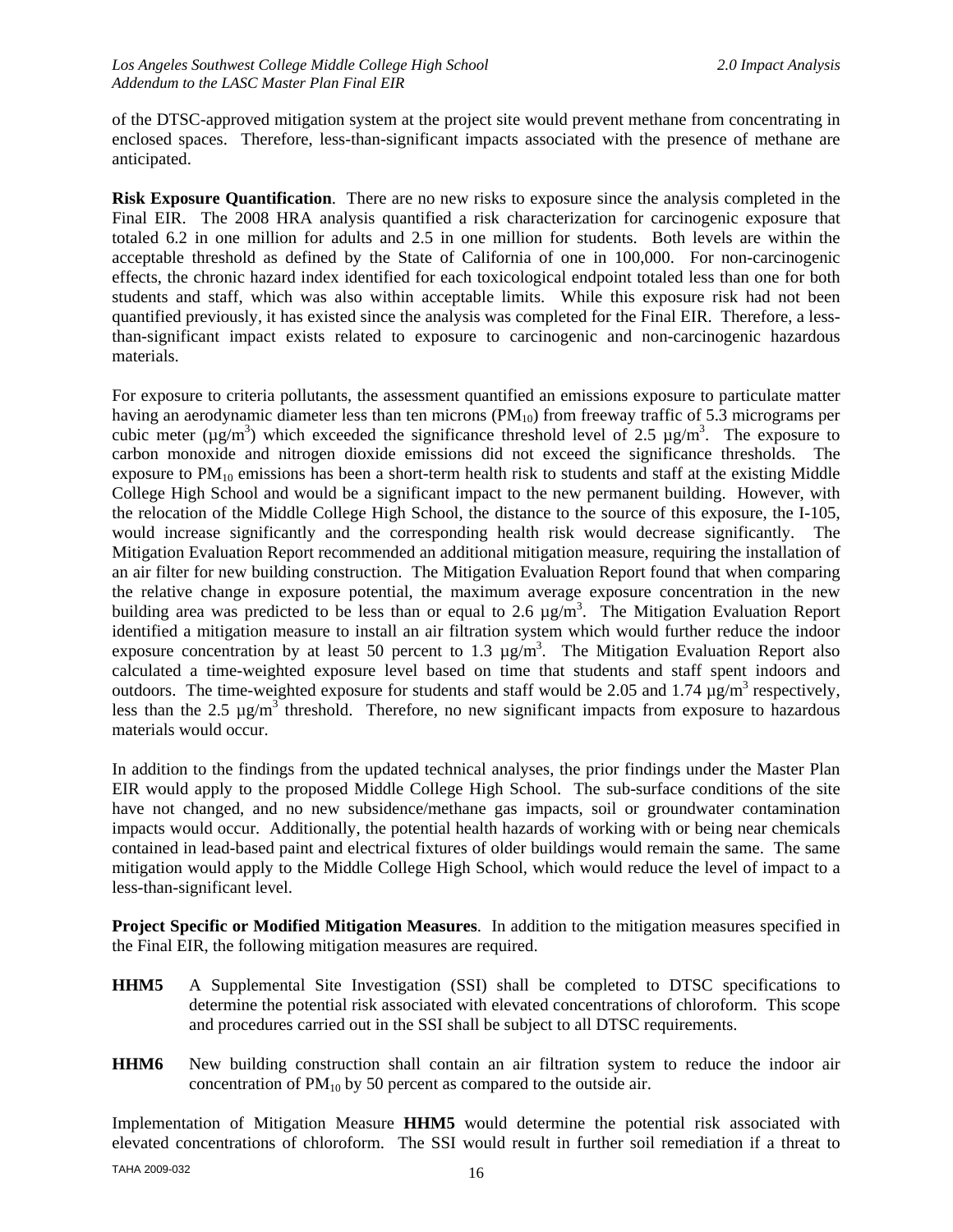human health is determined. Mitigation Measure HHM6, would reduce exposure to PM<sub>10</sub> emissions. The emissions exposure for the student and staff would not exceed the  $PM_{10}$  significance threshold of 2.5  $\mu$ g/m<sup>3</sup> and therefore, a less-than-significant impact is anticipated with implementation of mitigation.

After implementation of Mitigation Measures **HHM1** through **HHM6**, no new significant impacts associated with the release of hazardous materials would occur as a result of the proposed Middle College High School building. Similar, to the Master Plan EIR, no cumulative impacts from hazards and hazardous materials would occur.

#### **2.3.5 Land Use & Planning**

**Master Plan EIR Conclusions**. The project was found to comply with SCAG policies and with the Community Plan land use designation of Public/Quasi-Public.<sup>8</sup> However, according to the County of Los Angeles Zoning Map and Code, LASC is located within an Agricultural Zone (A-1). A college campus is not identified in the Los Angeles County Zoning Code as a use permissible in an A-1 zone. As such, the college is a non-conforming use. This inconsistency would be considered a significant land use planning impact.

The following mitigation measure was specified in the Final EIR:

**LUP1** In order to mitigate the zoning inconsistency, the LACCD Board shall undertake and accomplish one of the following: 1) Exempt LASC from the Los Angeles County Zoning Map and Code provisions for an Agricultural Zone that are inconsistent or in conflict with the continued use of the LASC campus as a college. 2) Apply for a zone change to be considered by the Los Angeles County Planning Commission to bring the zoning for the site into consistency with the West Athens/Westmont Community Plan. 3) Pursue a CUP which would put LASC into conformity with the conditions outlined in the zoning code for colleges and universities.

A cumulative analysis under the Master Plan EIR also determined that no cumulative impacts from land use would occur.

**Middle College High School**. The addition of the proposed Middle College High School building and associated infrastructure would not affect the findings of the Final EIR relating to regional land use. For the proposed Middle College High School, the only impact that would occur would be the construction of a building to house the Middle College High School students and their relocation from a temporary building on campus to a permanent building. The building would not exceed heights previously analyzed in the Final EIR and would be in keeping with the general campus aesthetic. No new land use impact would result from the proposed project. Similar, to the Master Plan EIR, no cumulative impacts from land use would occur.

#### **Project Specific or Modified Mitigation Measures**. None required.

#### **2.3.6 Noise**

#### *Construction*

**Master Plan EIR Conclusions**. The Final EIR evaluated construction noise levels at various nearby sensitive receptors. The Final EIR evaluated noise sensitive receptors on the proposed site or within the vicinity of the project site that included, but not limited to:

TAHA 2009-032 17 8 County of Los Angeles, *West Athens/Westmont Community Plan*, March 15, 1990.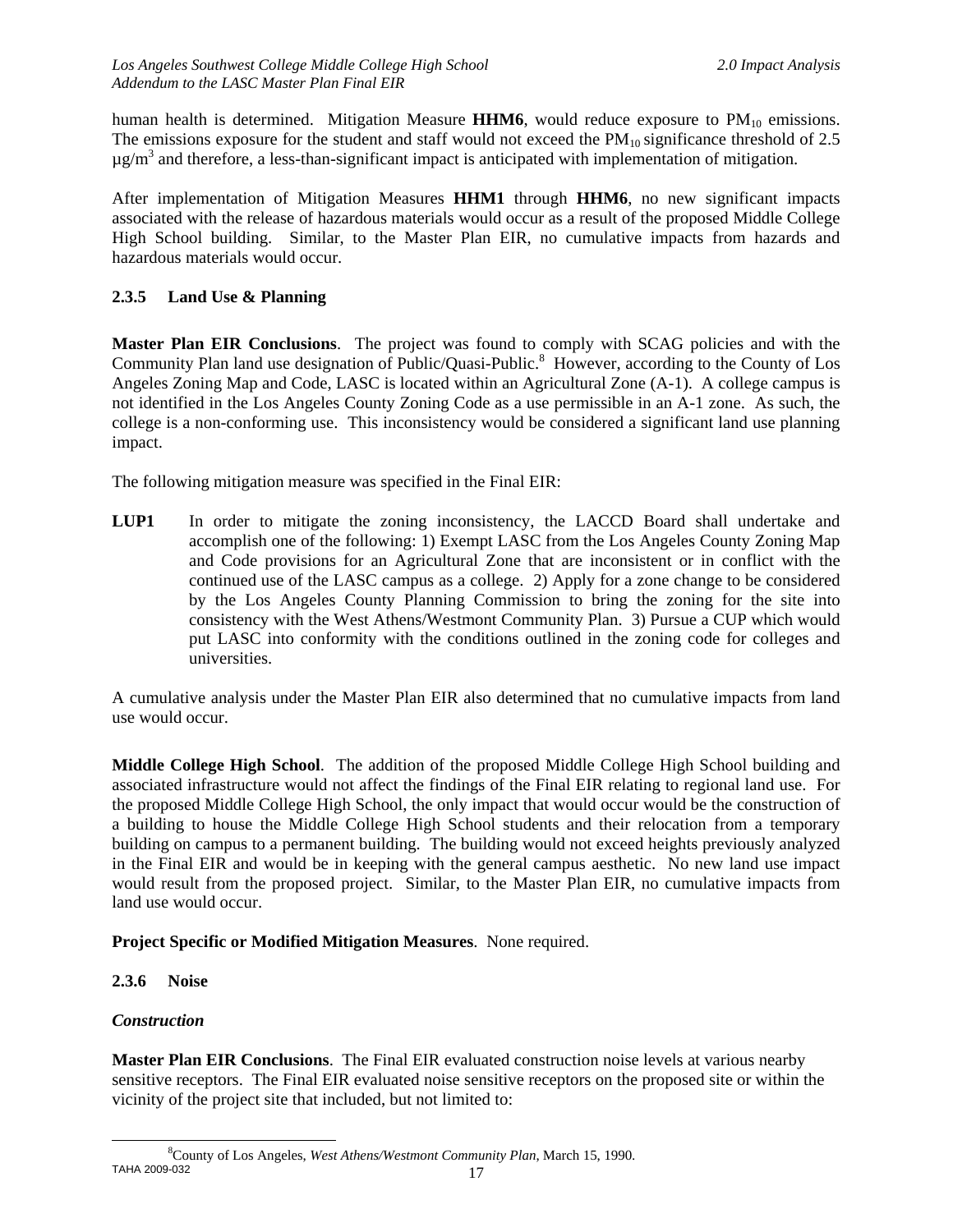- YMCA Playtime for Tots
- Busy Bees Wonderland Pre-School
- Southwest College Day Care Center (on-site)
- Single-family residential uses on Imperial Highway
- St. Francis X Cabrini School
- Castle in the Clouds
- Moore's Day Care, Inc.

The analysis indicated that construction activity would result in a significant impact without mitigation. The following mitigation measures were identified to reduce construction noise impacts to less-thansignificant levels:

- **N1** Construction contracts shall specify that all construction equipment shall be equipped with mufflers and other suitable noise attenuation devices.
- **N2** Construction operations shall be staged as far from noise sensitive land uses as possible.
- **N3** All sound-reducing devices and restrictions shall be maintained throughout the construction period.
- **N4** When feasible, replace noise equipment with quieter equipment (for example, a vibratory pile driver instead of a conventional pile driver and rubber-tired equipment rather than track equipment).
- **N5** Construction equipment shall be located as far as possible from noise sensitive areas.
- N6 Southwest College shall coordinate construction activities with St. Francis X Cabrini School and Southwest College Child Care Center to minimize the impacts of construction activities.
- **N7** All residential units located within 450 feet of the construction site shall be sent a notice regarding the construction schedule of the proposed project. A sign, legible at a distance of 50 feet, shall also be posted at the construction site. All notices and the signs shall indicate the dates and duration of construction activities, as well as provide a telephone number where residents can inquire about the construction process and register complaints.
- **N8** A "noise disturbance coordinator" shall be established for the construction of the proposed project. The disturbance coordinator shall be responsible for responding to any local complaints about construction noise. The disturbance coordinator would determine the cause of the noise complaint (e.g., starting too early, bad muffler, etc.) and would be required to implement reasonable measures such that the complaint is resolved. All notices that are sent to residential units within 450 feet of the construction site and all signs posted at the construction site shall list the telephone number for the disturbance coordinator.

A cumulative analysis under the Master Plan EIR also determined that no cumulative impacts from construction noise would occur.

**Middle College High School**. The majority of construction noise would be generated during the construction of the high school building. Construction intensity and noise sources would be similar to what was assumed in the Master Plan EIR analysis and is shown in **Table 2-2**. Construction activity would typically generate an equivalent noise level  $(L_{eq})$  of 89 decibels (dBA) at a distance of 50 feet. Noise levels would fluctuate depending on construction phase, equipment type and duration of use, distance between the noise source and receptor, and presence or absence of noise attenuation barriers. The proposed high school would be located in the interior of the project site and away from the sensitive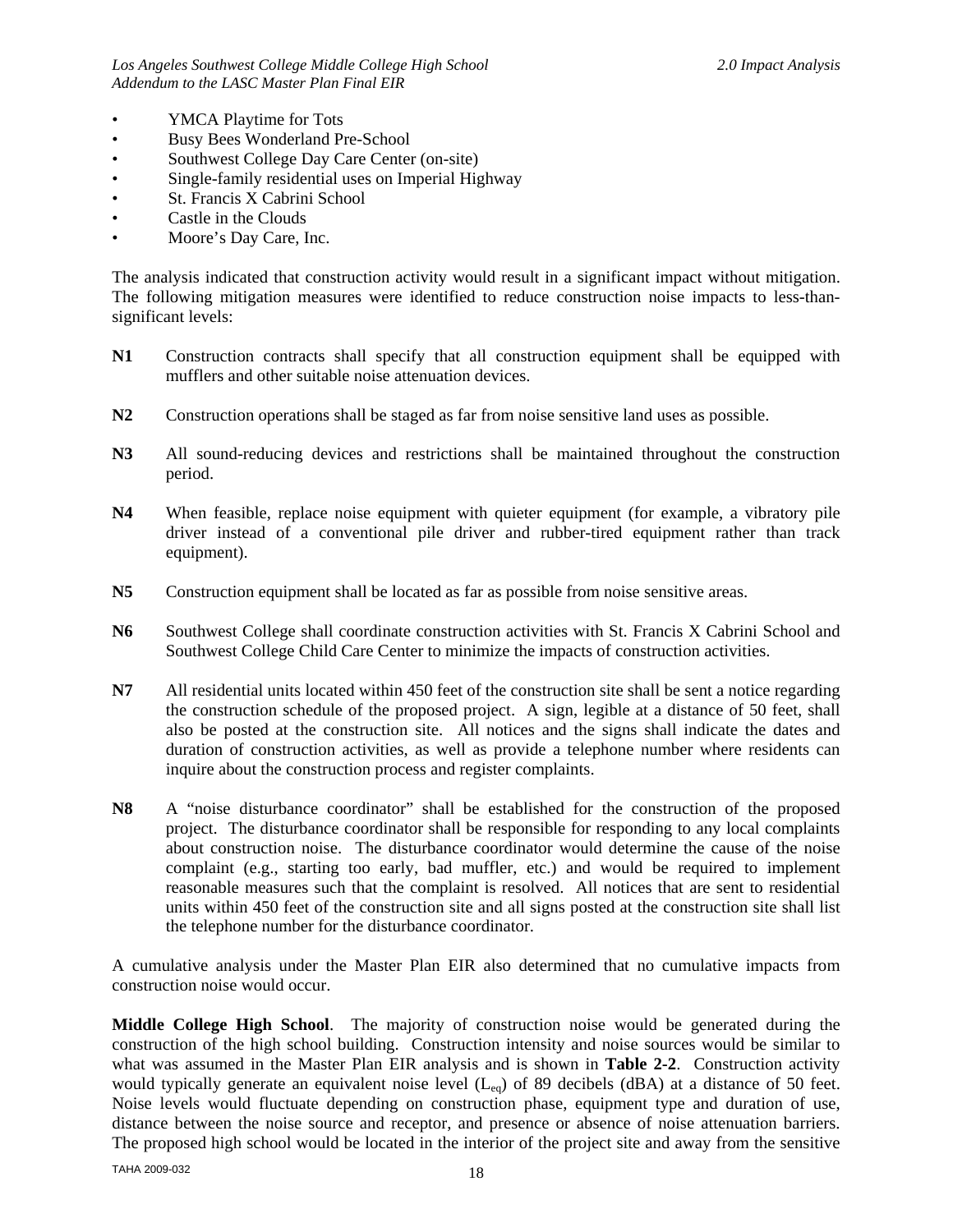receptors identified in the Final EIR. Mitigation Measure **N9** would ensure that construction noise impacts to surrounding Southwest College facilities would be minimized to the greatest extent feasible.

| <b>TABLE 2-2: OUTDOOR CONSTRUCTION NOISE LEVELS</b>                          |                        |  |  |  |  |  |
|------------------------------------------------------------------------------|------------------------|--|--|--|--|--|
|                                                                              | Noise Level (dBA, Lea) |  |  |  |  |  |
| <b>Construction Phase</b>                                                    | At 50 Feet             |  |  |  |  |  |
| Ground Clearing                                                              | 84                     |  |  |  |  |  |
| Grading/Excavation                                                           | 89                     |  |  |  |  |  |
| <b>Foundations</b>                                                           | 78                     |  |  |  |  |  |
| Structural                                                                   | 85                     |  |  |  |  |  |
| Finishing                                                                    | 89                     |  |  |  |  |  |
| <b>SOURCE:</b> City of Los Angeles, Los Angeles CEQA Thresholds Guide, 2006. |                        |  |  |  |  |  |

The nearest sensitive receptors to construction activity would be single-family residences located approximately 850 feet north of the project along Imperial Highway. The construction noise level at these residences could reach approximately 64 dBA  $L_{eq}$ . The new ambient noise would be 69.5 dBA  $L_{eq}$ after being added to the existing ambient noise level of 68 dBA L<sub>eq</sub>. The maximum incremental noise level increase would be approximately 1.5 dBA, which would be below the 5-dBA construction noise significance threshold established in the Master Plan EIR. Construction of the proposed Middle College High School building would result in a less-than-significant noise impact. Similar, to the Master Plan EIR, no cumulative impacts from construction noise would occur.

#### **Project Specific or Modified Mitigation Measures**.

**N9** Prior to initiating construction, the construction contractor shall coordinate with the site administrator for Southwest College to discuss construction activities that generate high noise and vibration levels. Coordination between the site administrator and the construction contractor shall continue on an as-needed basis throughout the construction phase of the project to mitigate potential disruption of classroom activities as feasible.

#### *Operational*

**Master Plan EIR Conclusions**. The Master Plan EIR identified future noise levels associated with traffic, stadium activity, and a public address system. The analysis indicated that the public address system would result in a significant impact without mitigation. Operational noise from traffic and stadium activity were determined to be less-than-significant. The following mitigation measures were identified to reduce operational noise impacts from the public address system to less-than-significant levels:

- **N9** The parking structure proposed on the west side of the campus shall be constructed in an open design on the south wall to avoid reflection of noise during large events onto residential properties south of the 105 Freeway.
- **N10** The speaker configuration used for the public address system shall focus on and target the seating areas of the stadium. The speakers shall be oriented in a downward facing position into the seating areas.
- **N11** Double pane glass windows shall be required on the walls of classroom buildings (new and existing) with a direct line-of-site to the stadium.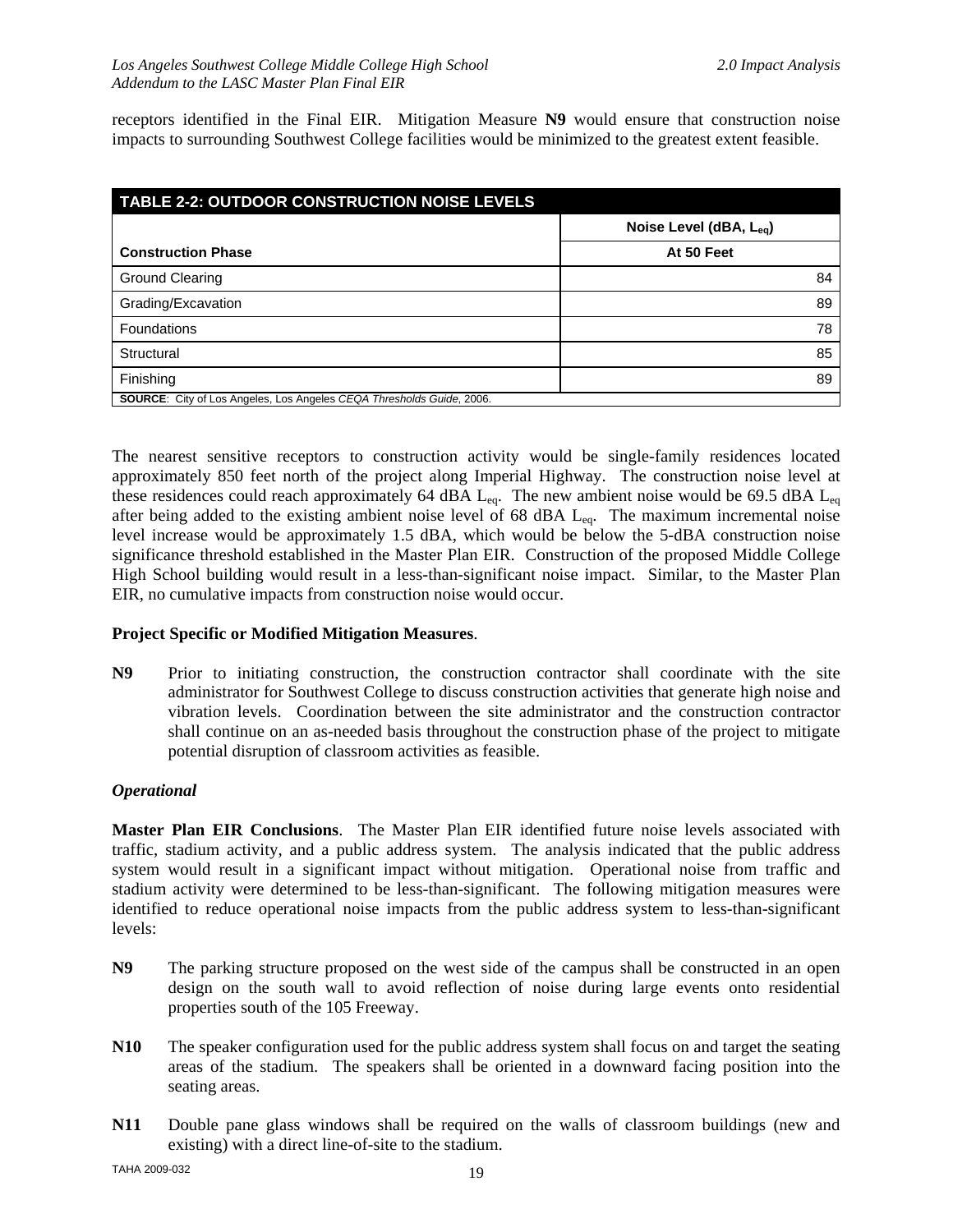A cumulative analysis under the Master Plan EIR also determined that no cumulative impacts from operational noise would occur.

**Middle College High School**. The proposed project would not change the traffic volumes or the variables used in the analysis of the stadium and public address system. No new impacts would occur that are associated with these activities. The proposed high school would not include exterior activity space. High school-related activity would be confined to the interior of the proposed building and would be inaudible at sensitive receptors. Operation of the proposed Middle College High School would result in a less-than-significant noise impact. Similar, to the Master Plan EIR, no cumulative impacts from operational noise would occur.

**Project Specific or Modified Mitigation Measures**. Mitigation Measure **N11** from the Master Plan EIR has been revised to allow for an equivalent alternative to double pane glass windows, which reduce exterior to interior noise by 23 dBA.

**N11** Windows that reduce exterior to interior noise by at least 23 dBA shall be required on the walls of classroom buildings (new and existing) with a direct line-of-site to the stadium.

#### **2.3.7 Pedestrian Circulation**

**Master Plan EIR Conclusions**. The Final EIR determined there would be no impacts to pedestrian circulation.

**Project Specific or Modified Mitigation Measures**. None required.

#### **Middle College High School**.

**Existing Pedestrian Circulation**. The purpose of the pedestrian analysis is to assess potential pedestrian safety impacts caused by the project and, if necessary, to recommend potential mitigation measures. The proposed high school is an existing use and would continue to access existing pedestrian paths, which originate along Western Avenue and branch out into the residential neighborhoods.

Traffic controls adjacent to the project site include signalized and stop-controlled intersections, marked crosswalks and sidewalks. Seventeen intersections within one-half mile of the project site are signalized and provide pedestrian signal heads and marked crosswalks, which provide pedestrian safe routes. These pedestrian paths include the following locations:

- Imperial Highway at Van Ness Avenue, Wilton Place, Western Avenue, Denkar Avenue, Normandie Avenue, Budlong Avenue, and Vermont Avenue – All have marked crosswalks on north, west and east sides of intersection, except for Budlong, which does not have a marked crosswalk on the east side of the intersection;
- Van Ness Avenue at  $116<sup>th</sup>$  and  $120<sup>th</sup>$  Street Marked crosswalk on all sides of intersections;
- Western Avenue at 108<sup>th</sup> Street, 111<sup>th</sup> Street, Los Angeles Southwest College Entrance, and 120<sup>th</sup> Street – All have marked crosswalks on north, west and east sides of intersection, except for Los Angeles Southwest College entrance which does not have a crosswalk on the south side of the intersection;
- Normandie Avenue at  $108<sup>th</sup>$  Street,  $110<sup>th</sup>$  Street, and  $120<sup>th</sup>$  Street Marked crosswalk on all sides of intersections; and
- Vermont Avenue at I-105, and  $120<sup>th</sup> Street Market crosswalk on all sides of intersections.$

The projected number of students who walk to and from the Middle College High School was determined by using mode split characteristics of LAUSD schools, based on surveys conducted for the *Los Angeles Unified School District Program EIR* by Meyer, Mohaddes Associates in January 2004. The following mode split was observed: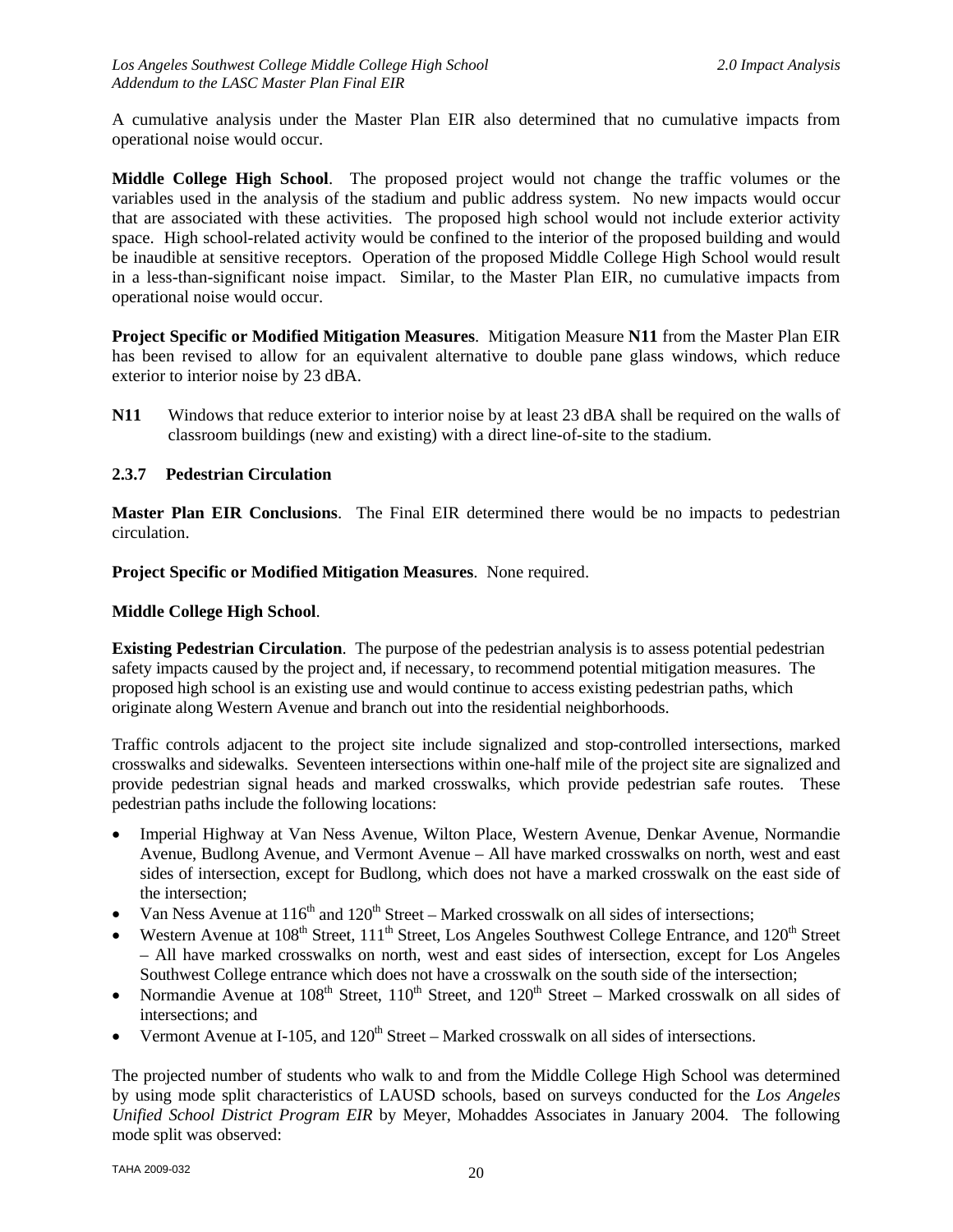- Trips by car would total approximately 55 percent of all trips;
- Trips by walking or biking would total approximately 41 percent of all trips; and
- Trips via school bus, public transit, and other modes would total approximately 4 percent of all trips.

A total project size of 400 students was used to determine the proposed project pedestrian volumes. Applying the mode split data summarized above, the projected number of students walking to and from school would be approximately 164 students.

The two entrances to LASC at Western and Imperial Highway have crosswalks which contain pedestrian signal heads and marked crosswalks, allow pedestrians to safely cross. In addition, pedestrian signal heads and marked crosswalks are also located along Imperial Highway at the intersections of Van Ness, Wilton, Western, Normandie, Budlong, and Vermont Avenues. The relocation of the Middle College High School to the middle of the LASC campus would not result in an increase of students and would maintain the existing pedestrian paths of travel. The Middle College High School building would continue to be located on an existing education facility, resulting in a compatible land use. The existing sidewalk width and assembly area is of sufficient size to accommodate the pedestrian demand of 164 persons along the sidewalks that border the campus. Therefore, no impacts associated with walking from local neighborhoods for students are anticipated. Because the projected number of students would not change, no additional cumulative impacts from pedestrian circulation would occur.

#### **Project Specific or Modified Mitigation Measures**. None required.

#### **2.3.8 Public Services**

#### **Master Plan EIR Conclusions**

**Fire Protection**. The Master Plan EIR found that implementation of the Master Plan would not result in the reconfiguration of streets. No impacts to traffic were identified, and emergency response times were not anticipated to increase as a result of the implementation of the Master Plan. Therefore, no significant impacts to fire protection and emergency services were anticipated.

**Police Protection**. The Master Plan EIR determined that the addition of approximately 6,800 students would result in an increased need for on-campus security. The Final EIR determined that this increase would not affect off-campus police services but would result in a significant impact to on-campus police service. The determination of security personnel is based on the level of criminal activity (crime statistics for each campus are published monthly), current student enrollment, and any particular request for service on the part of the respective campus' administration.

The following mitigation measures to reduce public service impacts to a less-than-significant level were specified in the Final EIR:

- **PS1** The Community College Sheriff's Bureau and LACCD in coordination with LASC shall increase the number of security personnel serving the LASC campus according to any increase in the level of criminal activity, current student enrollment, and particular requests from the LASC administration.
- **PS2** If the contractor does not provide construction site security, then the Community College Sheriff's Bureau shall assign additional personnel to the LASC campus station as needed to assist in construction site security.

A cumulative analysis under the Master Plan EIR also determined that no cumulative impacts to public services would occur.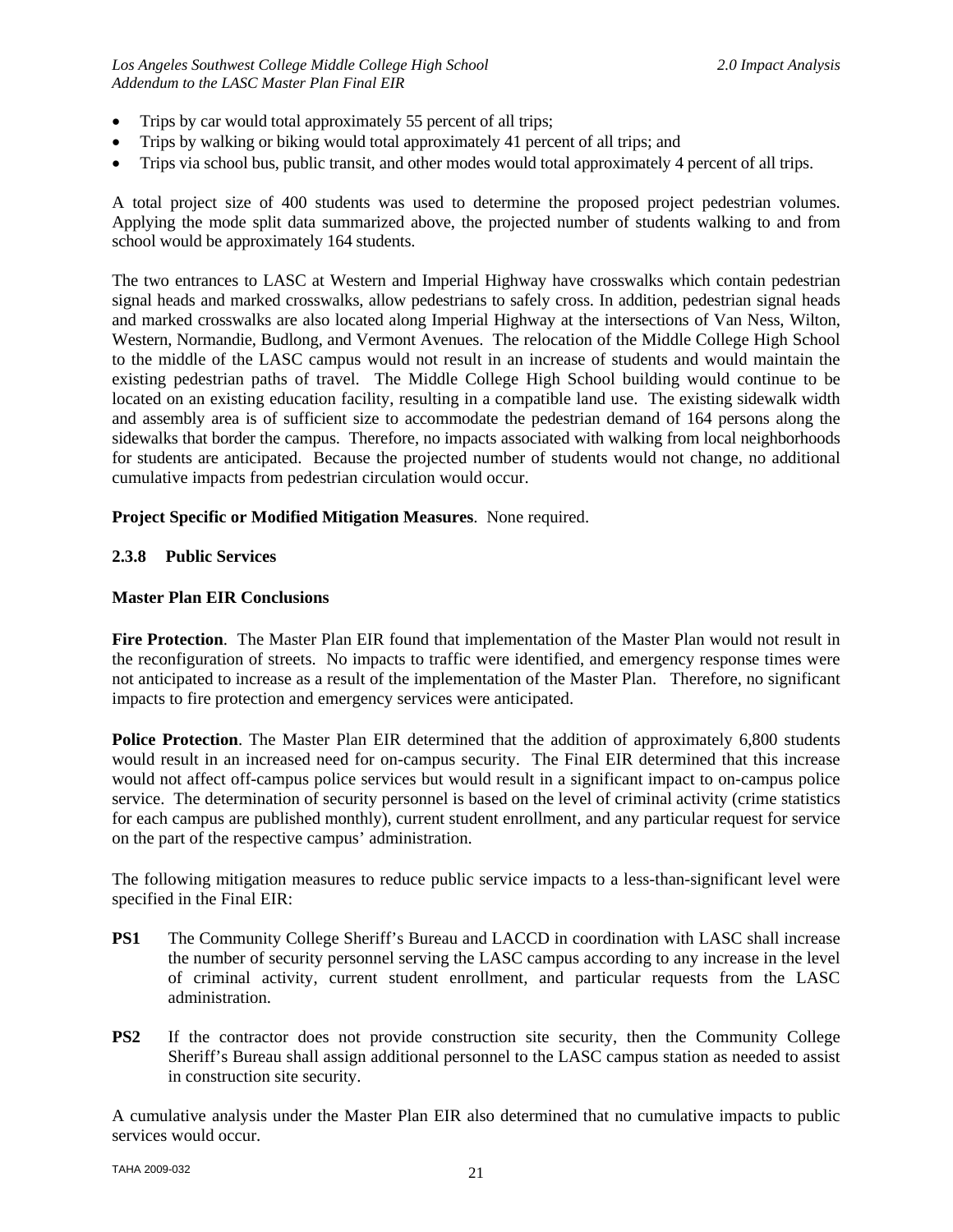#### **Middle College High School**.

**Fire Protection**. The Middle College High School currently operates in portable classrooms in a temporary location at the southwest corner of the LASC campus. The proposed Middle College High School project would not result in an increase enrollment. Therefore, the overall number of trips to and from the campus would remain the same. As such, impacts to fire and emergency response times would not change with implementation of the proposed Middle College High School project.

**Police Protection**. The projected number of students would be the same as evaluated in the Final EIR. Therefore, impacts from the proposed Middle College High School building on police services would be the same as those described in the Final EIR. The mitigation to reduce the level of impact to police services would be applicable to the Middle College High School.

Similar to the Master Plan EIR, no cumulative impacts to public services would occur.

#### **Project Specific or Modified Mitigation Measures**. None required.

#### **2.3.9 Transportation & Traffic**

**Master Plan EIR Conclusions**. The Final EIR determined that no significant impacts related to the Congestion Management Program or operational parking would occur. However, the Final EIR determined that if regular evening classes were held at the same time as a peak-attendance stadium event, there would not be adequate parking on the campus and additional off-site parking arrangements would need to be made. The Final EIR determined that nine intersections within the campus vicinity would be impacted by the project. Project-generated trips when added to future background traffic levels would substantially affect the operation of these nine intersections. It was determined that impacts at all of the intersections could be mitigated through lane configuration changes.

The following mitigation measures to reduce transportation impacts to a less-than-significant level were specified in the Final EIR:

- **TT1-TT9** Fund a proportionate share of the cost of the design and construction of the Adaptive Traffic Control System (ATCS) upgrade to the existing ATSAC system for the following intersections:
	- o Imperial Highway and Crenshaw Boulevard
	- o Imperial Highway and Van Ness Boulevard
	- o Century Boulevard and Western Avenue
	- o Century Boulevard and Normandie Avenue
	- o Imperial Highway and Normandie Avenue
	- o Imperial Highway and Vermont Avenue
	- o Imperial Highway and Western Avenue
	- o Western Avenue and the Campus Entrance
	- o Imperial Highway and Denker Avenue
- **TT10** A campus traffic management plan should be developed that considers the impacts for each development milestone and the relative proportion of the full mitigation program that should be implemented at that stage of the Master Plan development.
- **TT11** To address the College's parking needs during the interim years until the completion of the Master Plan, the College's construction staging plans will evaluate parking demand and recommend appropriate changes to the parking system to accommodate proposed interim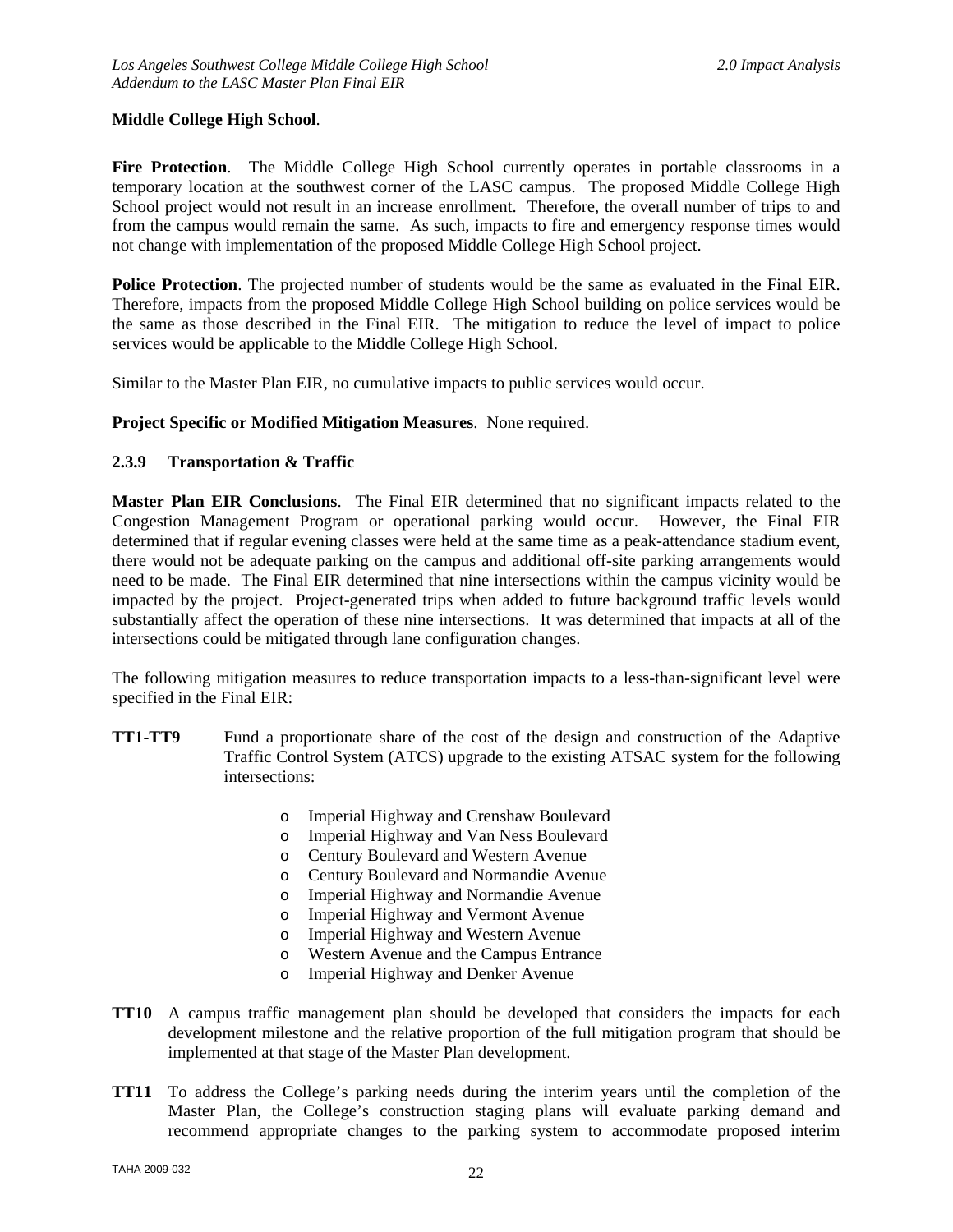development. Changes to the parking system shall be undertaken as recommended to fully mitigate project parking impacts.

**TT12** Upon completion of stadium improvements, provisions shall be made for off-site parking and shuttle service as needed to handle parking overflow in the event of conflicting activities (i.e., other campus events).

A cumulative analysis under the Master Plan EIR also determined that no cumulative impacts from traffic would occur.

**Middle College High School**. The Middle College High School currently operates in portable classrooms in a temporary location at the southwest corner of the LASC campus. The proposed Middle College High School project would not result in an increase in enrollment; therefore, the corresponding number of trips would remain the same. Similar, to the Master Plan EIR, no cumulative impacts from related to transportation and traffic would occur.

#### **Project Specific or Modified Mitigation Measures**. None required.

#### **2.3.10 Utilities & Service Systems**

**Master Plan EIR Conclusions**. Water supply to the campus, the amount of wastewater and solid waste generated, stormwater runoff, electricity, and natural gas usage were analyzed in the Final EIR. Current usage/generation was assessed for each topic area as well as projected levels under the Master Plan. Implementation of the Master Plan would not result in a significant impact to any of these areas because existing facilities providing service to supply water and energy to the campus or processing its waste would be adequate. However, in order to create a more "green" campus, LASC shall comply with mitigation measures that promote water and energy efficiency.

The following mitigation measures to reduce utility and service systems impacts to a less-than-significant level were specified in the Final EIR:

- **USS1** Water efficient landscaping and native and drought tolerant plants shall be used wherever possible.
- **USS2** Landscaping design shall incorporate the use of high efficiency irrigation systems.
- **USS3** Proposed projects shall be equipped with wastewater conservation fixtures including low flow toilets.
- **USS4** The projects shall exceed local building codes in water reduction.
- **USS5** LASC shall facilitate the construction of a water reclamation system to supplement its water supply.
- **USS6** Exceed the American Society of Heating, Refrigerating and Air Conditioning Engineers (ASHRAE) 1999 energy performance requirements by 15 percent for new construction and 10 percent for major renovation projects.
- **USS7** Select buildings' orientation optimize the use of natural light.
- **USS8** Optimize buildings' energy performance by using features such as cool roofs (light colored roofs to reflect heat), high thermal insulation to help maintain constant indoor temperatures, and operable windows.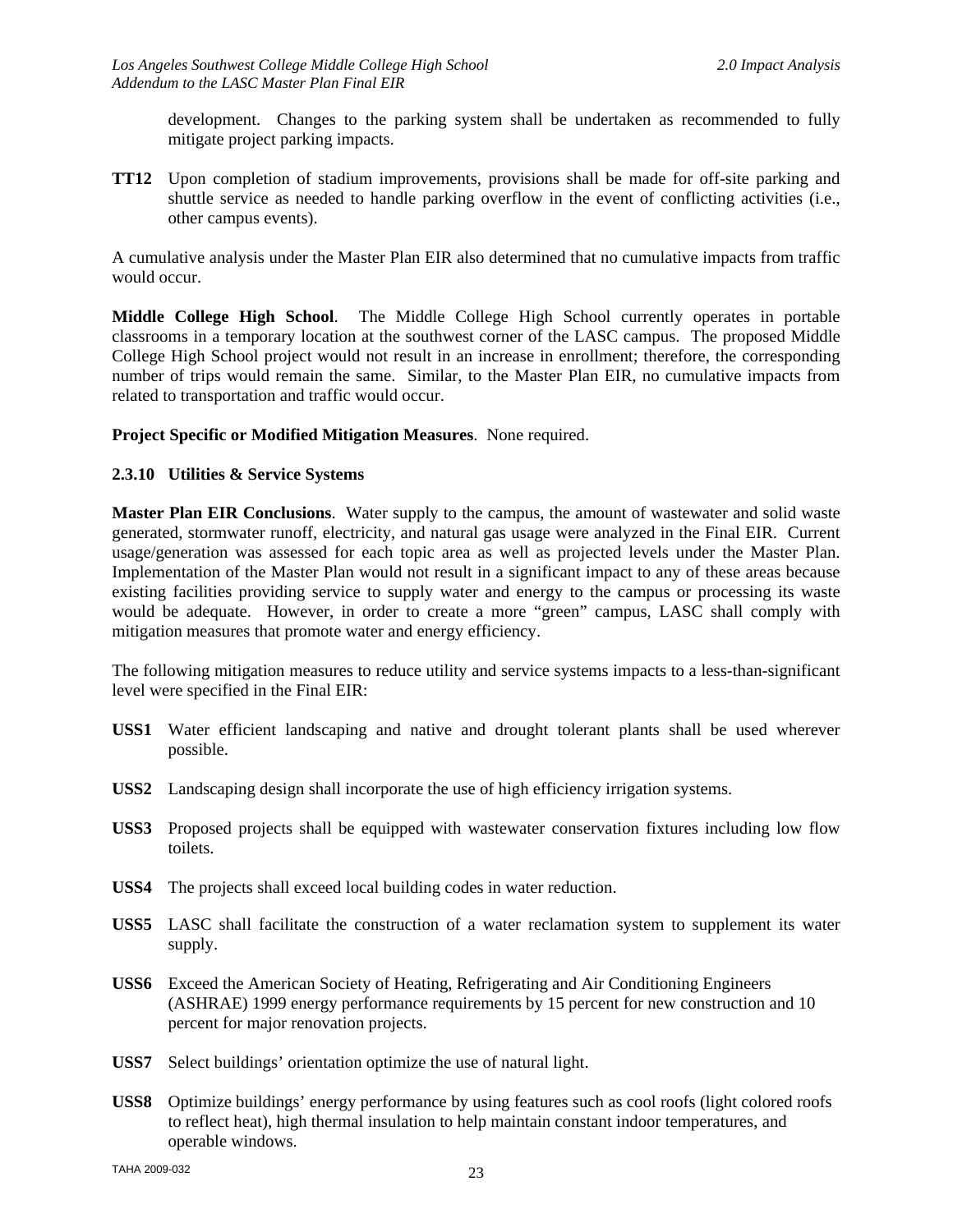**USS9** Utilize solar power to supplement energy needs with renewable sources.

A cumulative analysis under the Master Plan EIR also determined that the reliability of water supply resources is a continuing issue faced by  $MWD$ .<sup>9</sup> LASC will employ steps to reduce its water consumption, and a less-than significant impact to utility and service systems would result. However, even with implementation of mitigation, the proposed Master Plan would contribute to an increased demand, and a significant and unavoidable cumulative impact to water supply could potentially result.

**Middle College High School**. Because the projected number of students would not change, the Middle College High School project would not affect the findings of the Final EIR regarding water, wastewater, solid waste, and energy and no new or additional impacts to utilities or service systems are anticipated. Further, no additional cumulative impacts from utilities and service systems would result from the proposed Middle College High School project.

**Project Specific or Modified Mitigation Measures**. None required.

#### **2.4 EFFECTS DETERMINED NOT TO BE SIGNIFICANT**

In Chapter 6.0 Effects Determined Not to be Significant of the Master Plan EIR, certain CEQA topic areas were not discussed because these effects were considered not significant or not expected to occur. These topic areas are:

- **Agricultural Resources**
- Biological Resources
- Cultural Resources
- **Example 3** Hydrology/Water Quality
- **Example 21 Mineral Resources**
- **Population and Housing**
- **Recreation**
- Scenic Resources
- Schools

These topic areas were revisited and analyzed for the proposed project. The analysis revealed that each of these environmental issues would remain unaffected and no new information or impacts would result from the construction and operation of the proposed Middle College High School building on the LASC campus.

#### **2.5 CONCLUSION**

The Final EIR, as modified by this Addendum, may be used by the LACCD and by LAUSD, acting as a Responsible Agency under CEQA, in their consideration of the request to construct and operate the proposed Middle College High School on the LASC campus.

 <sup>9</sup> Metropolitan Water District of Southern California, *Report on Metropolitan's Water Supply, A Blueprint for Water Reliability*, March 25, 2003.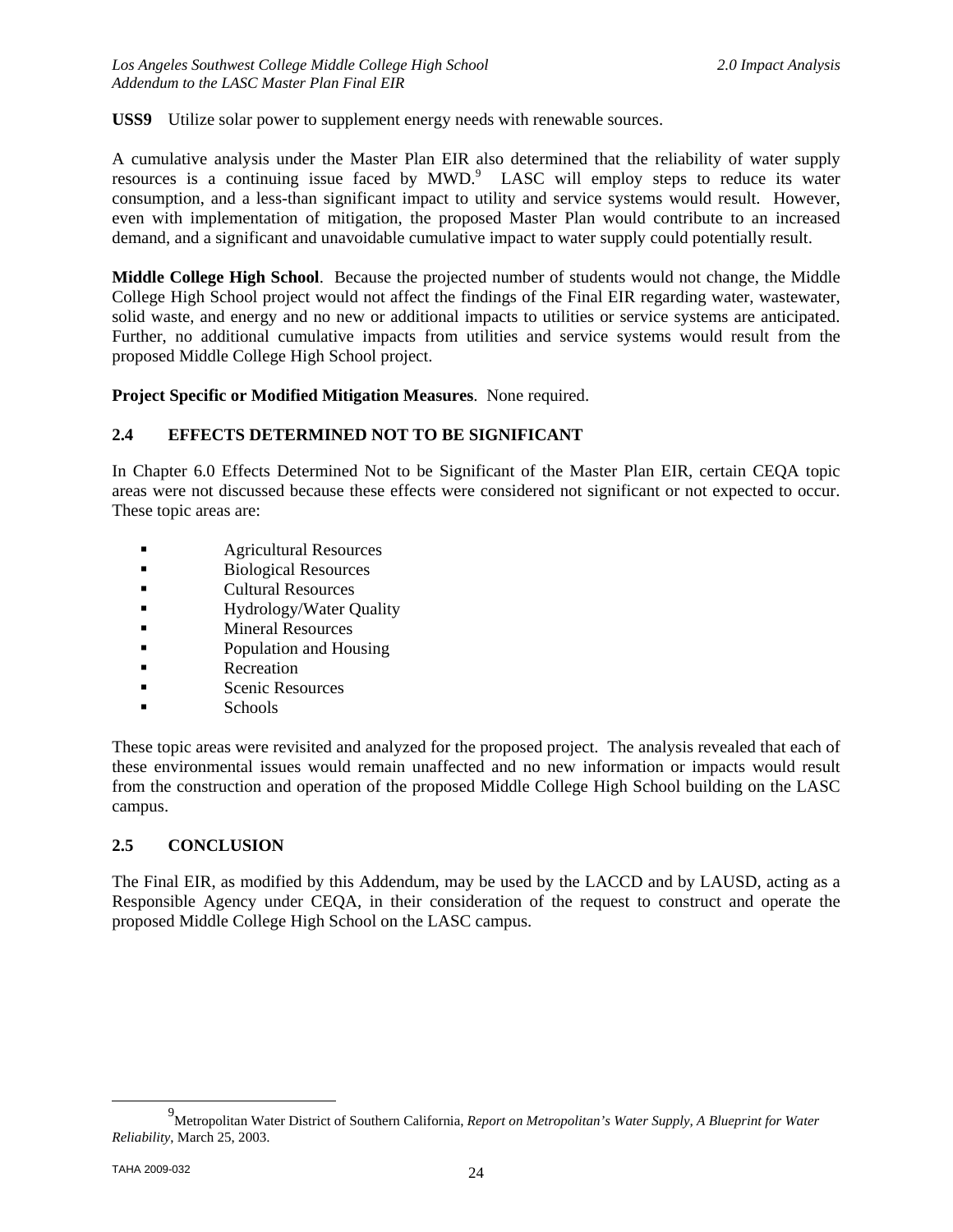Appendix A

CEQA Guidelines Sections 15162 and15164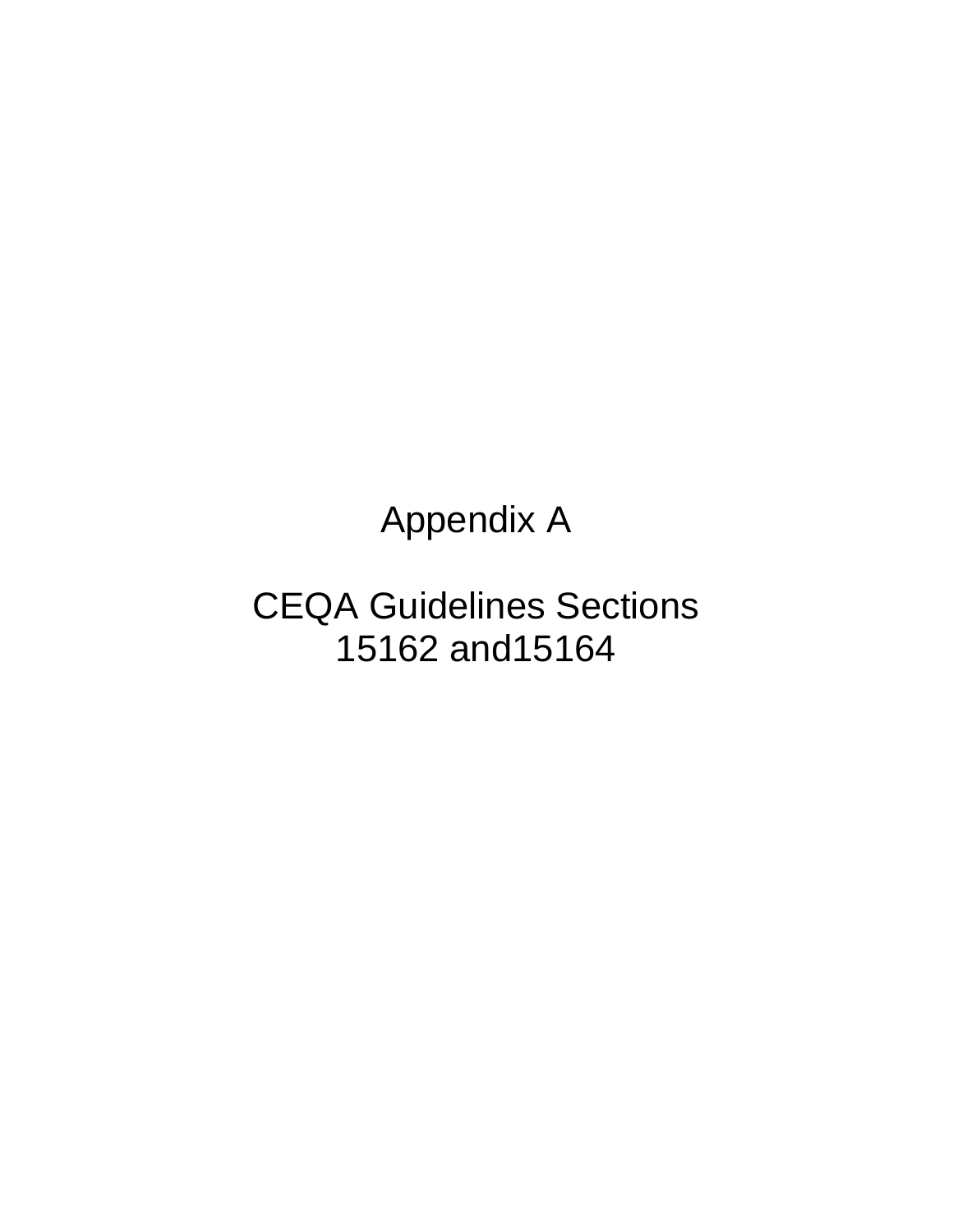Term 14 CCR § 15162

Cal. Admin. Code tit. 14, § 15162

#### BARCLAYS OFFICIAL CALIFORNIA CODE OF REGULATIONS TITLE 14. NATURAL RESOURCES DIVISION 6. RESOURCES AGENCY CHAPTER 3. GUIDELINES FOR IMPLEMENTATION OF THE CALIFORNIA ENVIRONMENTAL QUALITY ACT ARTICLE 11. TYPES OF EIRS This database is current through 3/6/09, Register 2009, No. 10 § 15162. Subsequent EIRs and Negative Declarations.

(a) When an EIR has been certified or a negative declaration adopted for a project, no subsequent EIR shall be prepared for that project unless the lead agency determines, on the basis of substantial evidence in the light of the whole record, one or more of the following:

(1) Substantial changes are proposed in the project which will require major revisions of the previous EIR or negative declaration due to the involvement of new significant environmental effects or a substantial increase in the severity of previously identified significant effects;

(2) Substantial changes occur with respect to the circumstances under which the project is undertaken which will require major revisions of the previous EIR or negative declaration due to the involvement of new significant environmental effects or a substantial increase in the severity of previously identified significant effects; or

(3) New information of substantial importance, which was not known and could not have been known with the exercise of reasonable diligence at the time the previous EIR was certified as complete or the negative declaration was adopted, shows any of the following:

 (A) The project will have one or more significant effects not discussed in the previous EIR or negative declaration;

 (B) Significant effects previously examined will be substantially more severe than shown in the previous EIR;

(C) Mitigation measures or alternatives previously found not to be feasible would in fact be feasible and would substantially reduce one or more significant effects of the project, but the project proponents decline to adopt the mitigation measure or alternative; or

(D) Mitigation measures or alternatives which are considerably different from those analyzed in the previous EIR would substantially reduce one or more significant effects on the environment, but the project proponents decline to adopt the mitigation measure or alternative.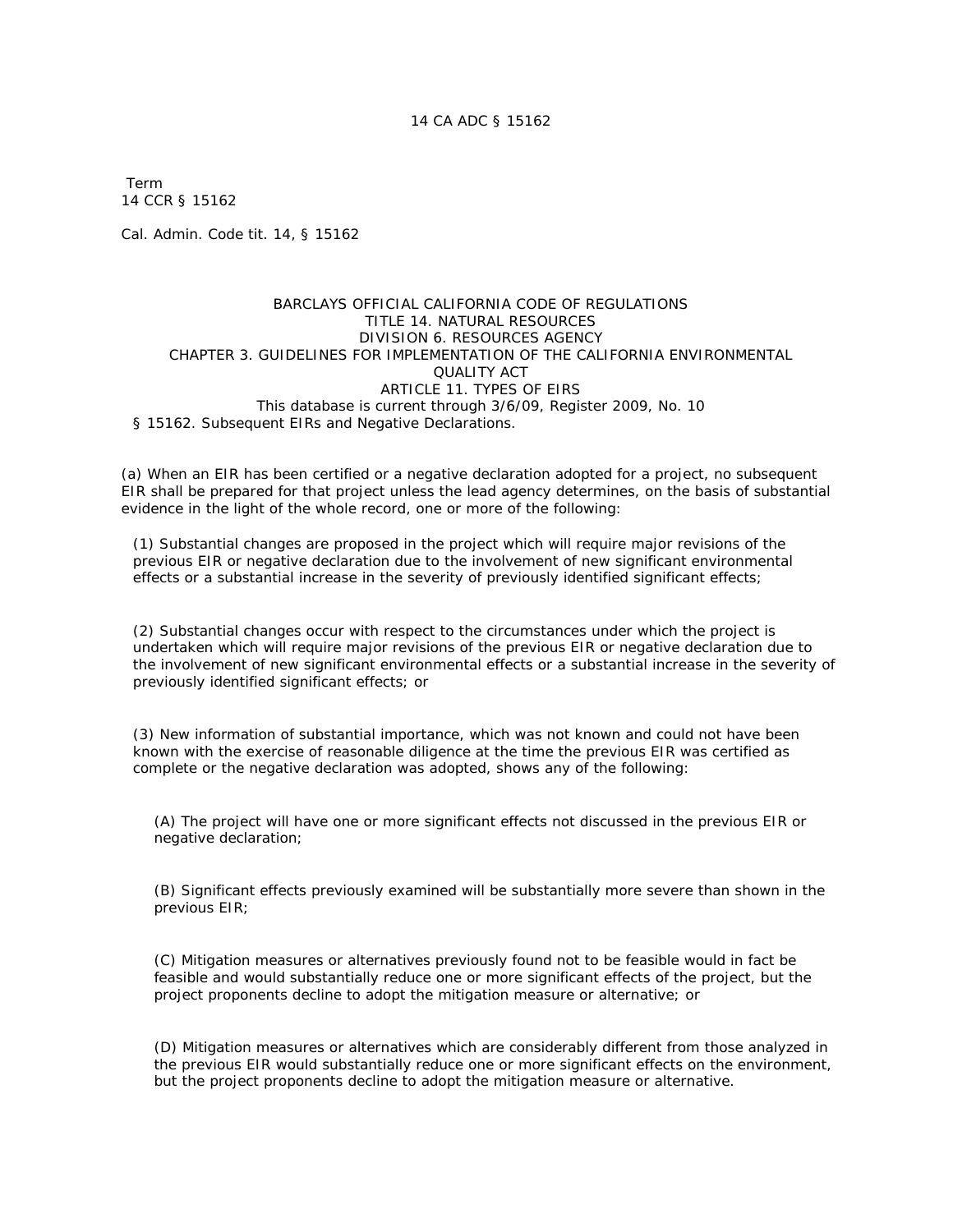(b) If changes to a project or its circumstances occur or new information becomes available after adoption of a negative declaration, the lead agency shall prepare a subsequent EIR if required under subdivision (a). Otherwise the lead agency shall determine whether to prepare a subsequent negative declaration, an addendum, or no further documentation.

(c) Once a project has been approved, the lead agency's role in project approval is completed, unless further discretionary approval on that project is required. Information appearing after an approval does not require reopening of that approval. If after the project is approved, any of the conditions described in subdivision (a) occurs, a subsequent EIR or negative declaration shall only be prepared by the public agency which grants the next discretionary approval for the project, if any. In this situation no other responsible agency shall grant an approval for the project until the subsequent EIR has been certified or subsequent negative declaration adopted.

(d) A subsequent EIR or subsequent negative declaration shall be given the same notice and public review as required under Section 15087 or Section 15072. A subsequent EIR or negative declaration shall state where the previous document is available and can be reviewed.

 Note: Authority cited: Section 21083, Public Resources Code. Reference: Section 21166, Public Resources Code; Bowman v. City of Petaluma (1986) 185 Cal.App.3d 1065; Benton v. Board of Supervisors (1991) 226 Cal.App.3d 1467; and Fort Mojave Indian Tribe v. California Department of Health Services et al. (1995) 38 Cal.App.4th 1574.